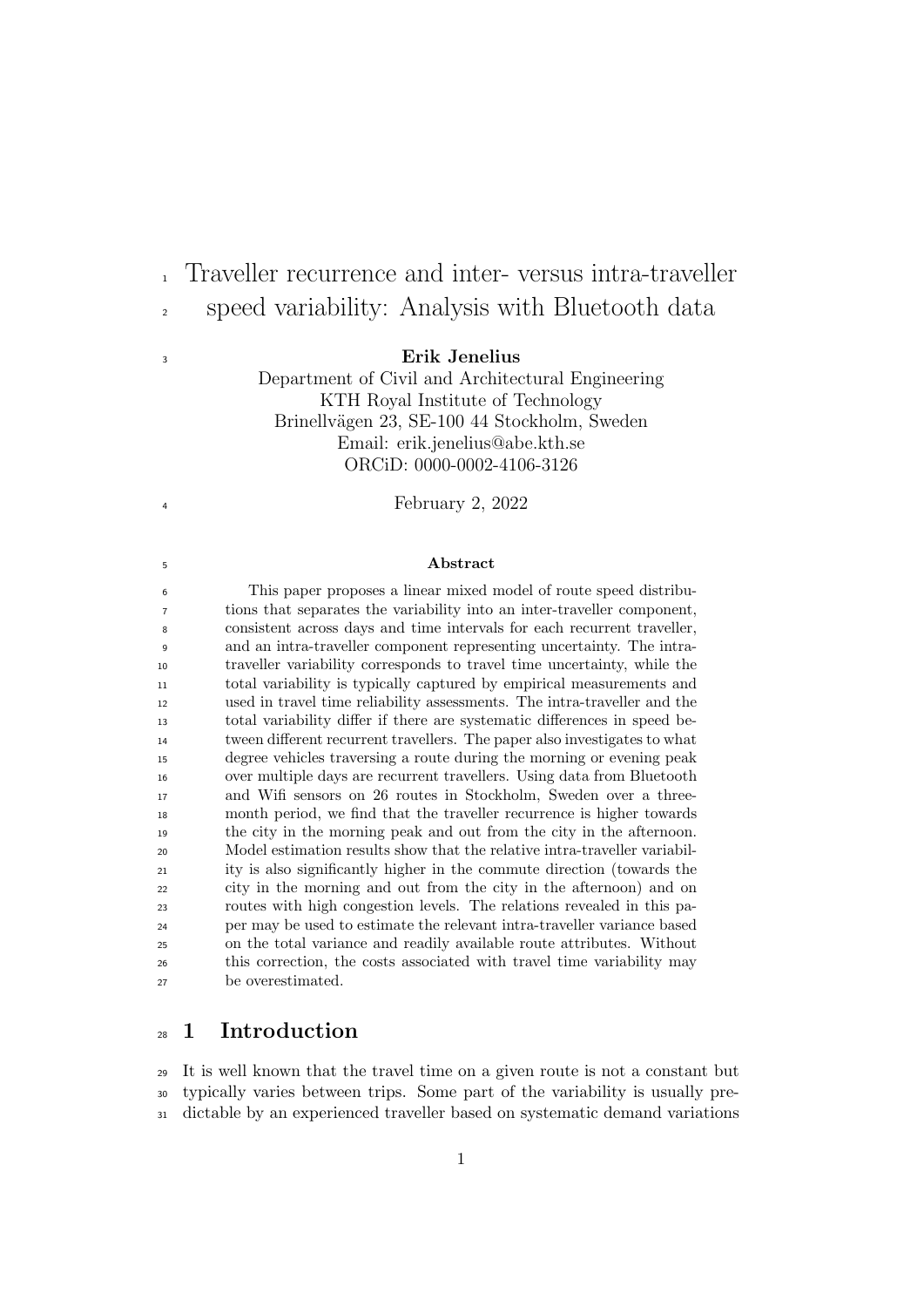across hours, weekdays, months and years. Part of the variability, however, arises from factors that are difficult for travellers to foresee, such as demand fluctuations, weather conditions, incidents, etc. This part of the travel time variability gives rise to travel time uncertainty. The extent to which the travel time can be predicted in advance is referred to as travel time reliabil- $\frac{37}{10}$  ity. Low reliability is associated with considerable costs due to late arrivals and the need for safety margins in departure times [\[1,](#page-15-0) [2\]](#page-15-1).

 It is by now widely accepted that travel time variability, and not only the expected travel time, is associated with economic costs. A large literature has appeared in recent years, covering the theoretical aspects of reliability, traveller behaviour under travel time uncertainty, valuation studies through stated and revealed preference experiments, as well as empirical investiga-44 tions of travel time variability  $[1, 2, 3]$  $[1, 2, 3]$  $[1, 2, 3]$ .

 A common metric of travel time variability borrowed from general statis- tics is the standard deviation. However, this metric can be difficult to in- terpret for travellers and practitioners, and various other metrics have been 48 proposed [\[3\]](#page-15-2). The works of [\[4,](#page-15-3) [5\]](#page-16-0) derived a foundation for using the standard deviation based on micro-economic scheduling models, in which costs arise from early or late arrivals. Later extensions have found that other metrics such as the travel time variance can be motivated given other assumptions about travellers' scheduling preferences [\[6\]](#page-16-1).

 Many studies have assessed the behaviour of travellers facing travel time uncertainty, in particular their trade-offs between uncertainty, average travel time and travel cost. The value of travel time reliability has been studied in the context of mode choice [\[7\]](#page-16-2), route choice [\[8,](#page-16-3) [9\]](#page-16-4), departure time choice  $57 \quad [10]$  $57 \quad [10]$ , and toll road usage and road pricing [\[11,](#page-16-6) [12\]](#page-16-7). Across studies, the ratio between the value of reliability and the value of travel time has been found to lie in the range between 0.2 and 1.5 with a typical value just under 1 [\[2\]](#page-15-1). Economic appraisals of transport policies and infrastructure projects are generally based on travel demand forecasting and traffic assignment models

 that treat link travel times as deterministic or, interpreted differently, only consider expected travel times [\[2\]](#page-15-1). In order to incorporate travel time reli- ability in appraisals, a number of studies have therefore sought to establish analytical relations between the mean and the standard deviation (or some other metric of variability) of travel time at the link level [\[13,](#page-16-8) [14,](#page-16-9) [15\]](#page-16-10). Other studies have modelled the correlations between link travel time distributions along a route or in a network [\[16,](#page-16-11) [17,](#page-17-0) [18\]](#page-17-1).

 On the empirical side, a long line of research has sought to model and characterise the variability of travel times on different types of roads, links and routes. Many studies have found travel time distributions to be asym- metric with long upper tails [\[19,](#page-17-2) [20\]](#page-17-3). Proposed closed-form distribution functions include log-normal [\[21\]](#page-17-4), stable [\[19\]](#page-17-2), gamma [\[20\]](#page-17-3) and Burr Type XII [\[22\]](#page-17-5). Other approaches model the asymmetric distributions as mix-tures of multiple underlying distributions representing different traffic states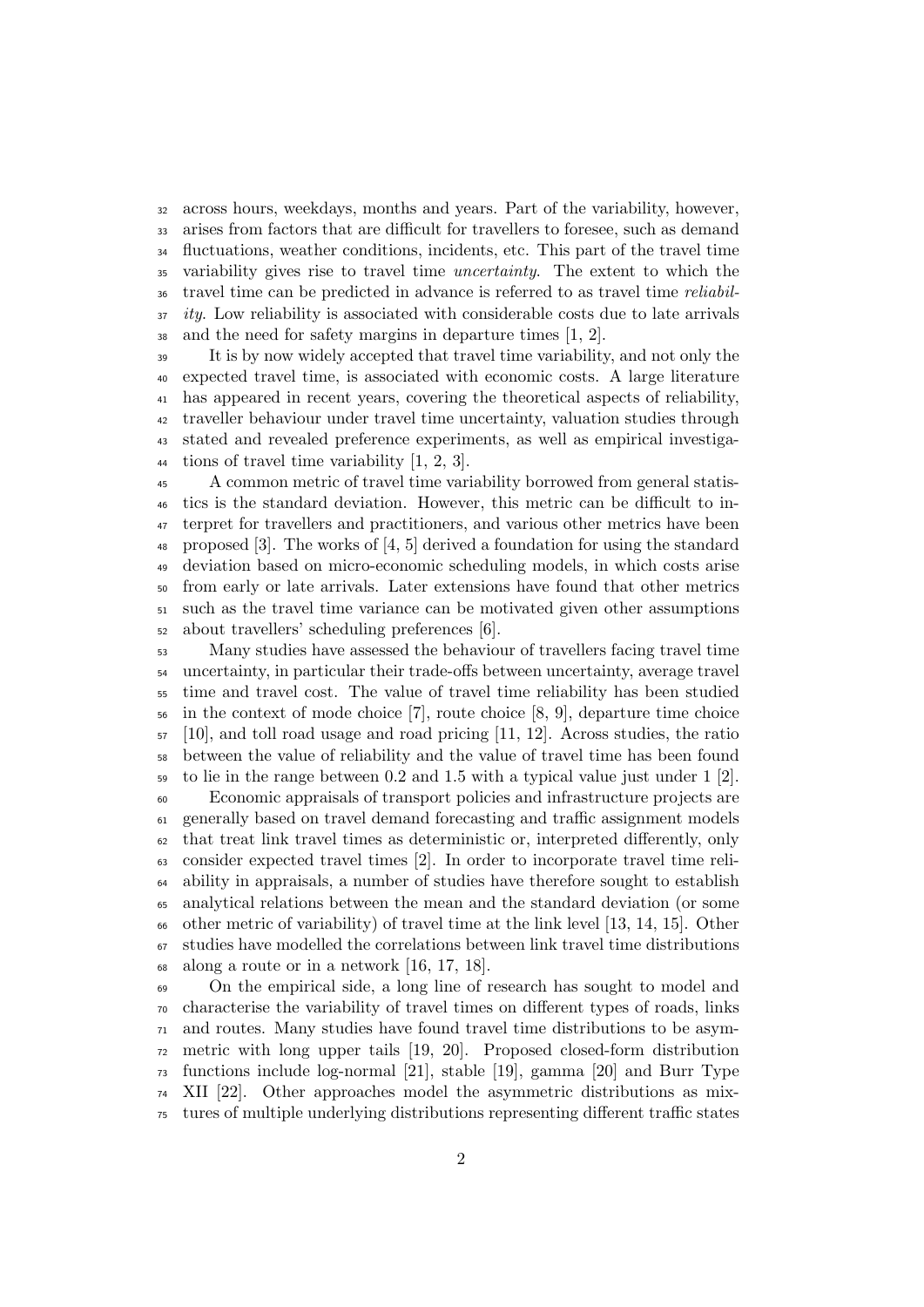[\[23,](#page-17-6) [24,](#page-17-7) [25\]](#page-17-8). A non-parametric approach to estimating route travel time dis-tributions based on floating car data is proposed in [\[26\]](#page-17-9).

 A taxonomy of sources of travel time variability is provided in [\[27\]](#page-17-10), who separate them into (1) traffic influencing events, including traffic in- cidents and accidents, road construction work, weather and environmental conditions, (2) traffic demand, including day-to-day fluctuations and special  $\alpha$  events, and (3) physical road features, including traffic control infrastructure and road capacity. Several authors note that travel time variability can be separated into day-to-day variability, within-day (interval-to-interval) vari- ability, and vehicle-to-vehicle variability [\[28,](#page-17-11) [29\]](#page-18-0). A mixture model of com- pound Gamma-Gamma distributions to jointly represent day-to-day and vehicle-to-vehicle variability under different traffic states is proposed in [\[24\]](#page-17-7). The model is further developed and applied to empirical data in [\[20\]](#page-17-3).

 For some types of trips such as the commute to and from work, trav- ellers tend to use the same route around the same time of day repeatedly over multiple days. An important distinction can be made between the indi- vidual traveller's uncertainty across days and the total variability across all trips and travellers. While the individual uncertainty determines the asso- ciated reliability cost, empirical travel time measurements typically provide the total travel time variability without distinguishing between recurrent vehicles. The intra-traveller and the total variability differ if there are sys- tematic differences in speed between different recurrent travellers. These differences, referred to here as inter-traveller variability, could be due to heterogeneous preferred driving speeds, or because frequent travellers may be able to strategically plan their departure times to reduce travel time vari- ability. The total travel time variability across trips, travellers and days can thus be conceptually decomposed as

> Total variability  $=$  Inter-traveller variability + Intra-traveller variability (uncertainty) (1)

 If the relative magnitude of the inter-traveller variability component is sig- nificant, this must be taken into account in economic valuations [\[2\]](#page-15-1) and modelling [\[30\]](#page-18-1) of travel time reliability.

 While some existing studies distinguish between day-to-day and vehicle- to-vehicle variability, no study that we are aware of has considered that some vehicles, i.e., travellers, repeatedly traverse the same route multiple days. A reason for this is presumably that data on travellers' mobility over multiple days have been lacking historically. Analysis of public transport smart card data reveal that travel patterns exhibit strong regularity between days [\[31\]](#page-18-2), but evidence from private cars is so far limited due to difficulties in data collection. Several studies have used travel diaries to study the regularity of individuals' activity-travel patterns across days and have found the highest degree of repetition for essential activities such as commuting [\[32\]](#page-18-3). Further,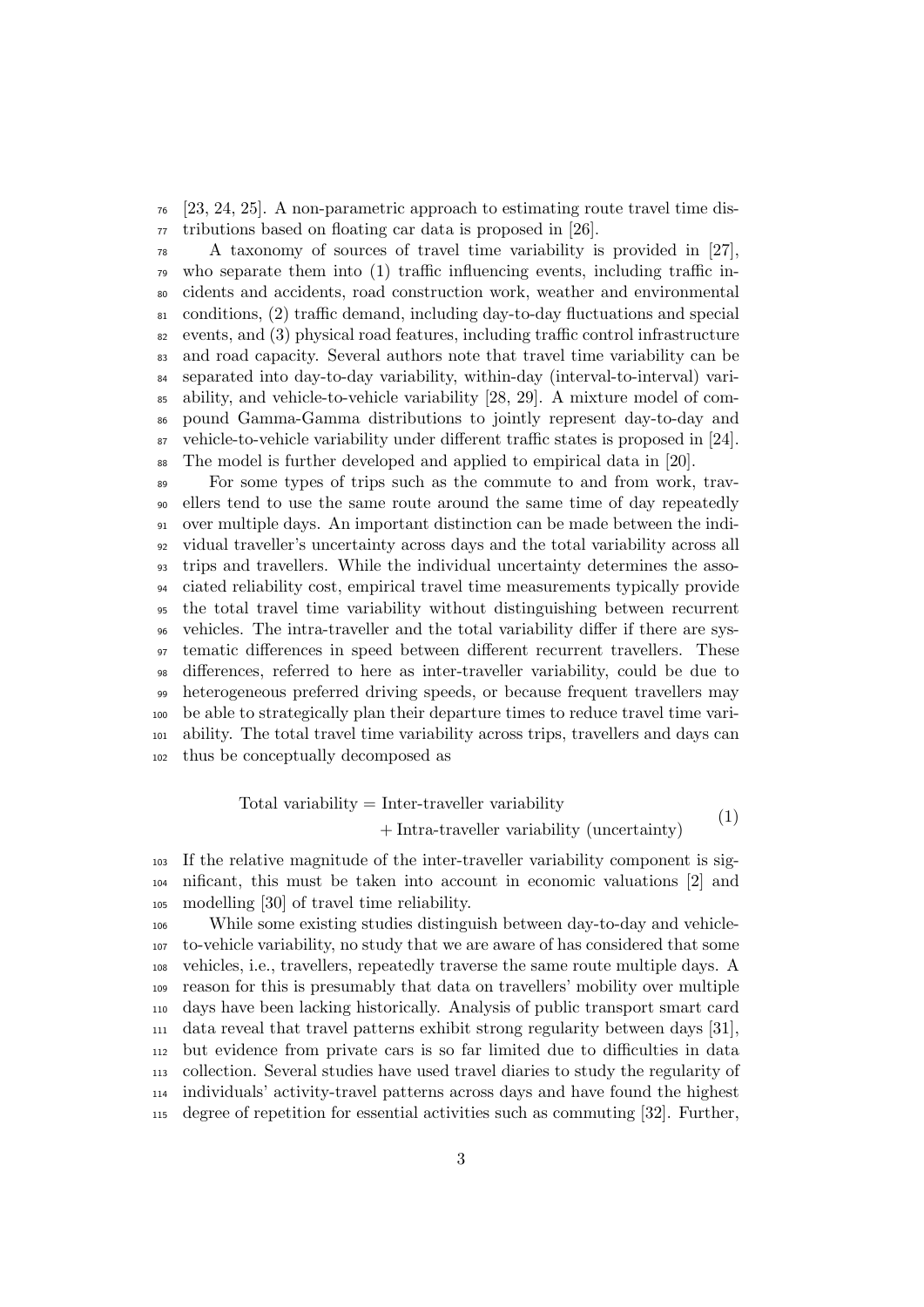the level of repetition of daily activity-travel patterns is more correlated with commitments and obligations than with travel mode choice [\[33\]](#page-18-4). Meanwhile, studies have shown that familiarity with a route is coupled with higher driving speed [\[34\]](#page-18-5), which suggests that there is a consistent vehicle-specific component of travel time variability.

 Given that there are consistent travel time variations among different travellers, this means that the vehicle-to-vehicle and day-to-day dimensions are intertwined. To correctly capture the part of the total travel time vari- ability that is experienced by an individual traveller a more elaborate model is needed, which decomposes the total variability into day-to-day variability, interval-to-interval variability, traveller-to-traveller variability, and residual (within-day-period-traveller) variability.

 The aim of this paper is highlight the distinction between inter versus intra-traveller travel time or speed variability, to assess the prevalence of recurrent travellers on urban motorway and arterial routes, to extract the inter and intra-traveller variability from the total variability and to assess their relative magnitudes. The analysis utilizes disaggregate travel time observations from Bluetooth and Wifi devices installed on multiple routes.

 The paper is organized as follows. Section 2 describes the methodology for analysing traveller recurrence and speed variability and describes a case study on multiple arterial and motorway routes in Stockholm, Sweden. Sec- tion 3 presents and discusses the results from the case study and Section 4 concludes the paper.

# <sup>139</sup> 2 Method and Case Study

 This section proposes a method for analysing variations in traveller recur- rence between routes based on disaggregate travel time observations with associated (possibly rehashed) device IDs from Bluetooth and Wifi data. Further, a linear mixed model of route space-mean speeds is proposed which separates total variance into inter-traveller and intra-traveller variance com-ponents.

### 2.1 Disaggregate travel time data

 The methodology is based on route travel time measurements from individ- ual trips. For each measurement, three items of information are assumed to be available: (1) the measured travel time, (2) the date and time of the measurement, and (3) a consistent identifier (ID) for the vehicle. This type of data may be collected through various technologies, e.g., Bluetooth and Wifi sensors or automatic number plate recognition (ANPR) cameras. The data set used in the case study has some limitations with respect to the third item, consistent IDs, and the implications for the analysis are addressed in the following.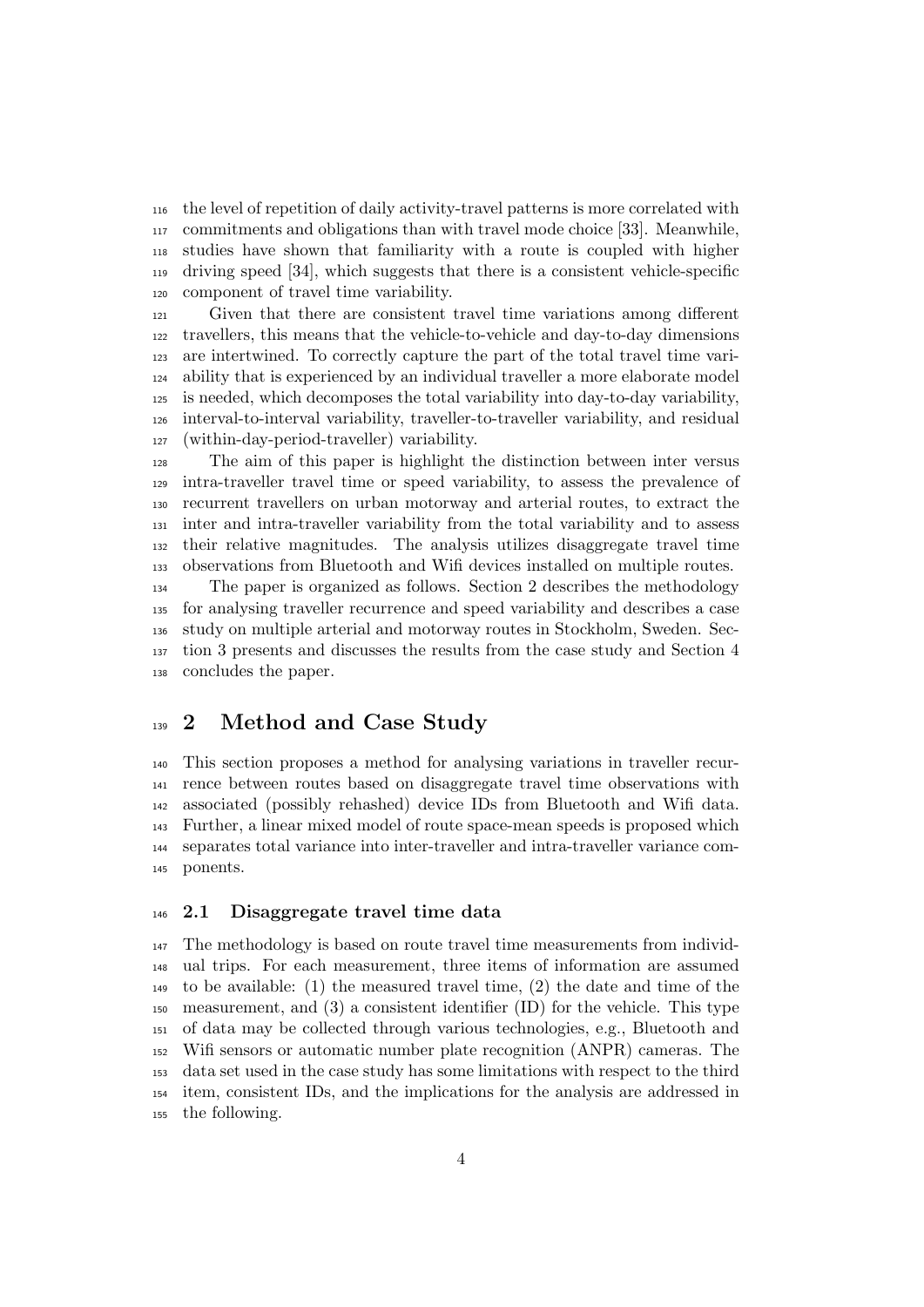

Figure 1: Map of routes equipped with Bluetooth sensors.

<span id="page-4-0"></span> We use travel time data from a set of routes in the Stockholm region, shown in Figure [1.](#page-4-0) Each route is defined as a pair of detectors that capture the MAC addresses of Bluetooth and Wifi devices in vehicles (including mo- bile phones and other devices inside the vehicles). Travel times are measured by matching the MAC addresses and associated time stamps between the pair of detectors. The data cover the three-month period from 1 January 2019 to 27 March 2019, which includes 61 work days (Monday-Friday).

Each row of data contains information about

• Route id

- Anonymized device ID
- Trip time stamp (the time passing the upstream detector)
- Trip travel time (the time difference between passing the two detectors)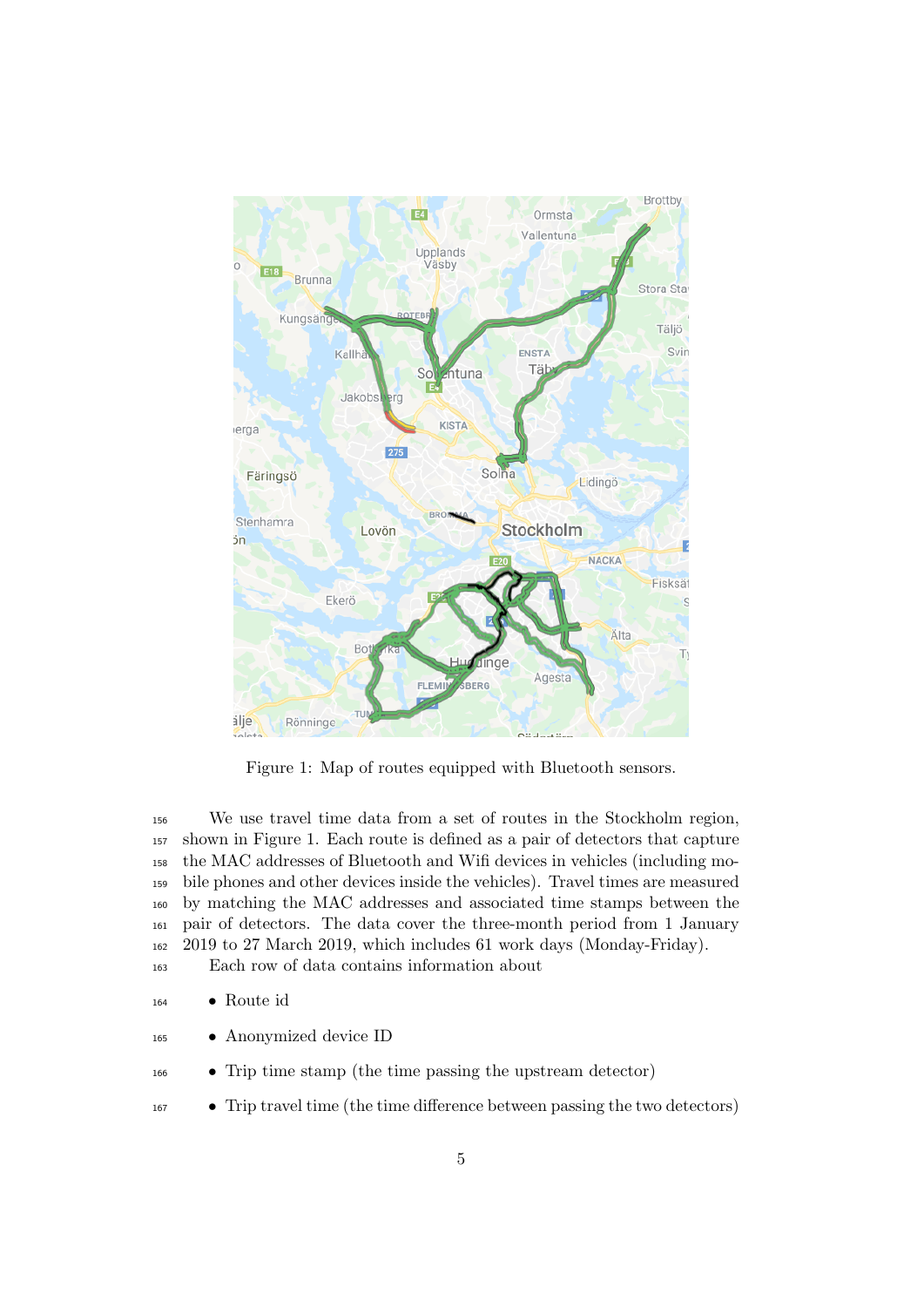#### • Level of outlier

 The MAC addresses have been hashed into anonymous ID numbers be- fore they are accessible for our analysis. The extent to which the addresses are re-hashed over time is not known to us, which is a disadvantage of the data set. Further, it is possible that mobile devices internally resample their MAC addresses at certain time intervals. These factors imply that the same vehicle may be recorded under multiple IDs over the three-month period, which means that the true number of unique vehicles is lower than the num- ber of IDs. In any case, it can be assumed that this bias is similar across all routes, and we can study variations in traveller recurrence and speed variability components across different route characteristics.

 The data are separated into two time period categories: morning peak (Monday-Friday, 8–9 am) and afternoon peak (Monday-Friday, 4–5 pm). For each route and time period we remove all observations marked as outliers. After this trimming, we discard any routes with less than 100 observed trips or observed trips form less than 15 distinct days in either the morning or the afternoon peak. This produces a final set of 26 routes, listed in Table [1.](#page-6-0) The table also shows the length of each route and three attributes used in the subsequent analysis: the geographical region (north or south of the city center), road type (motorway or arterial) and direction (towards or away from the city center). The number of observed trips for each route in the morning and afternoon peaks, respectively, is shown in Table [2.](#page-9-0) The average number of days per route with available data is 57.1 and 58.0 for the morning and afternoon periods, respectively.

#### 2.2 Traveller recurrence

As indicator of the recurrence of travellers on a route and time period we use the mean number of trips per vehicle ID and day. A recurrence value of 1 thus means that the traveller uses the route in the same time period once per day on average. Due to rehashing of vehicle IDs, we expect that the actual recurrence is higher than what is observed from the data. In any case, we are interested in the variation in recurrence across different routes and time periods, in particular the morning and afternoon peaks. To assess the influence of route characteristics and peak period on the recurrence, a linear regression model is estimated,

<span id="page-5-0"></span>
$$
\text{Recurrence}_{pr} = \alpha_0 + \alpha_1 \text{Direction}_r + \alpha_2 \text{Region}_r + \alpha_3 \text{Roadtype}_r + \alpha_4 \text{Period}_p + \alpha_5 \text{Direction}_r \cdot \text{Period}_p + \nu_{pr}, \tag{2}
$$

193 where  $p \in \{am, pm\}$  indicates the time period,  $r \in \{1, ..., R\}$  indicates the 194 route and  $R = 26$  is the number of routes. The error terms  $\nu_{pr}$  are i.i.d. 195 Normal. The parameters  $\alpha_0, \ldots, \alpha_5$  are to be estimated. The model includes the region, road type and direction of the route, the time period, as well as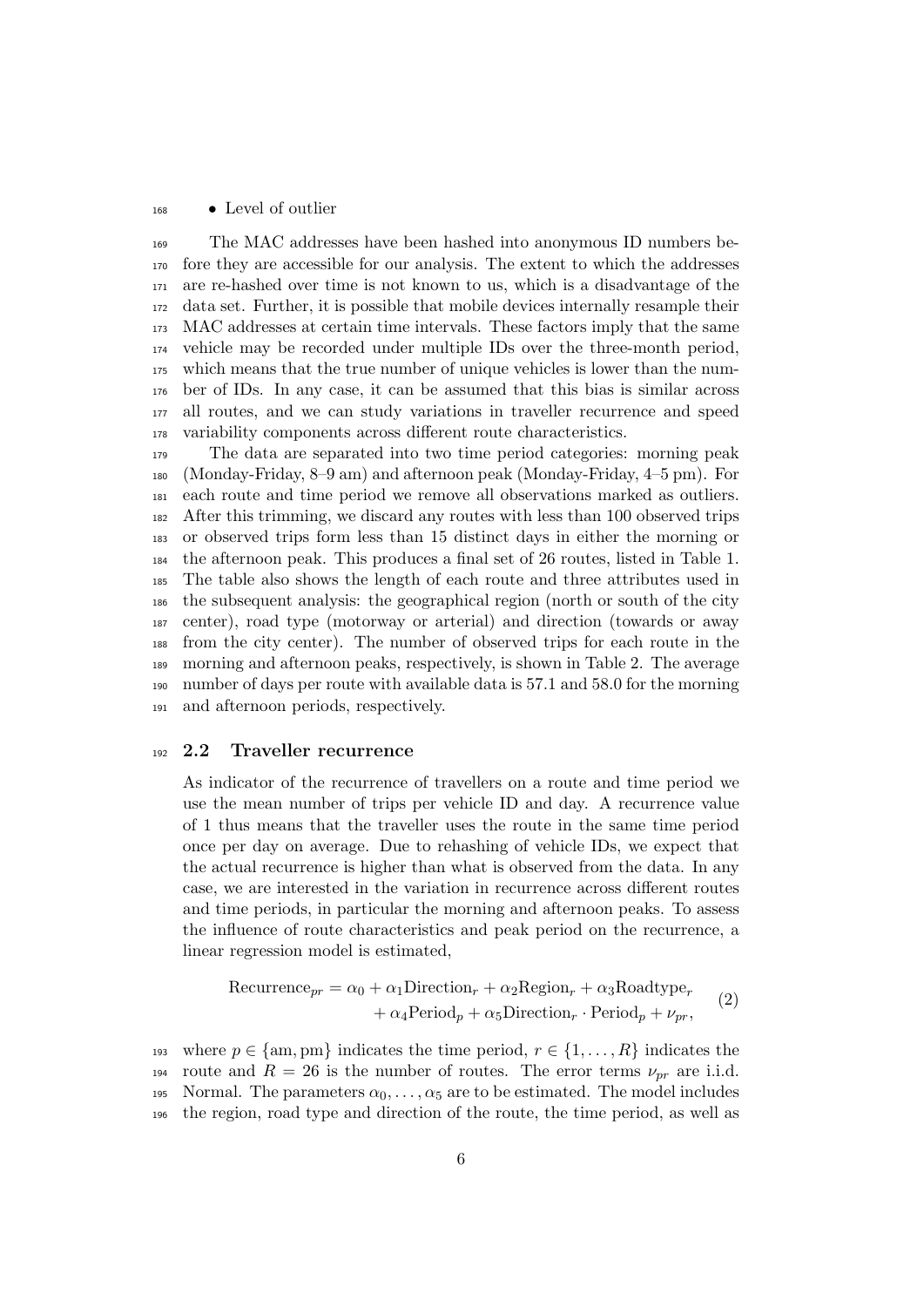| Route                             | Length   | Region | Type     | Dir.                |
|-----------------------------------|----------|--------|----------|---------------------|
|                                   | (m)      |        |          |                     |
| 01. E4/E20 S Västberga-Västertorp | 1225     | south  | motorway | out                 |
| 02. E4/E20 S Lindvreten-Fittja    | 2178     | south  | motorway | out                 |
| 03. E4/E20 S Fittja-Botkyrka      | 1572     | south  | motorway | out                 |
| 04. 226 S Lännavägen-Glämstavägen | 2046     | south  | arterial | out                 |
| 05. E4/E20 N Västertorp-Västberga | 1237     | south  | motorway | in                  |
| 06. $E4/E20$ N Fittja-Lindvreten  | 2175     | south  | motorway | in                  |
| 07. E4/E20 N Botkyrka-Fittja      | 1562     | south  | motorway | in                  |
| 08. 226 N Glömstavägen-Lännavägen | 2044     | south  | arterial | in                  |
| 09. 226 S Glömstavägen-Hälsovägen | 2083     | south  | arterial | out                 |
| 10. 226 N Hälsovägen-Glömstavägen | 2083     | south  | arterial | in                  |
| 11. 73 S Sofielundsplan-Gubbängen | 2083     | south  | arterial | out                 |
| 12. 73 N Gubbängen-Sofielundsplan | 2083     | south  | arterial | in                  |
| 13. 73 S Gubbängen-Farsta         | 2083     | south  | arterial | out                 |
| 14. 73 N Farsta-Gubbängen         | 2083     | south  | arterial | in                  |
| 15. 73 N Skogås-Farsta            | 2083     | south  | arterial | in                  |
| 16. E18 O Kalhäll-Jakobsberg      | 3200     | north  | motorway | in                  |
| 17. E18 O Jakobsberg-Barkarby     | 1100     | north  | motorway | in                  |
| 18. E18 O Barkarby-Hjulsta        | 2500     | north  | motorway | in                  |
| 19. E18 V Hjulsta-Barkarby        | 2500     | north  | motorway | out                 |
| 20. E18 V Barkarby-Jakobsberg     | 1100     | north  | motorway | out                 |
| 21. E18 V Jakobsberg-Kalhäll      | 3200     | north  | motorway | out                 |
| 22. E18 O Mörby-Lahäll            | 2022     | north  | motorway | out                 |
| 23. E18 O Lahäll-Viggbyholm       | 4620     | north  | motorway | out                 |
| 24. E18 V Viggbyholm-Lahäll       | 4629     | north  | motorway | in                  |
| 25. E18 V Lahäll-Mörby            | $2000\,$ | north  | motorway | $\operatorname{in}$ |
| 26. E18 V Mörby–Ålkistan          | 3000     | north  | motorway | in                  |

<span id="page-6-0"></span>Table 1: Routes used in the case study.

<sup>197</sup> the interaction between direction and time period, as explanatory variables.

<sup>198</sup> This allows us to distinguish between the morning and afternoon commutes <sup>199</sup> towards and out from the city center.

## <span id="page-6-1"></span><sup>200</sup> 2.3 Linear mixed model of route speed

 In order to model the speed variability on each route and time period, we divide both morning and afternoon peak periods into time intervals of ap-203 proximately 15 minutes. Let  $T_{ijk}$  denote the travel time on a certain route  $_{204}$  and time period on day i during time interval j for vehicle k (we omit route and time period indices here for clarity). We model the space-mean speed <sup>206</sup>  $v_{ijk} = L/T_{ijk}$ , where L is the length of the route. The reason for this choice is two-fold. First, it normalizes the measurements across different routes. Second, the space-mean speed distribution tends to be more symmetric and similar to a normal distribution for the routes considered in the case study (compare Figure [3\)](#page-11-0).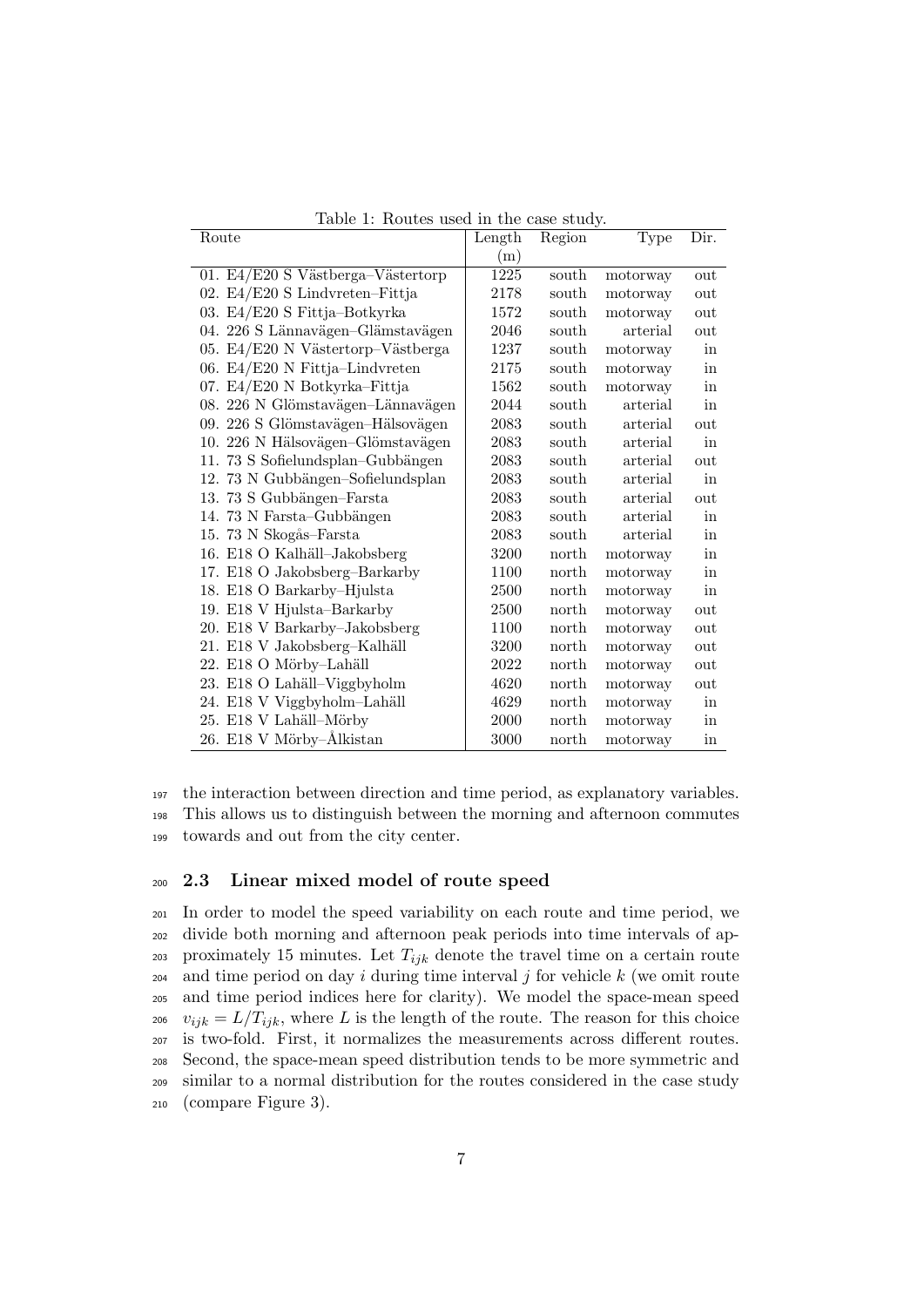The space-mean speed  $v_{ijk}$  is modelled in a linear mixed model (LMM) framework [\[35\]](#page-18-6) as the sum of a deterministic component  $\mu_{ij}$  and a zero-mean random term  $u_{ijk}$ ,

$$
v_{ijk} = \mu_{ij} + u_{ijk}.\tag{3}
$$

The deterministic term  $\mu_{ij}$  is used to control for parts of the variability that can be predicted based on systematic temporal features. It is modelled as a linear function of a set of predictors (fixed effects),

$$
\mu_{ij} = \beta_0 + \beta_1 \text{Interval}_j + \beta_2 \text{Weekday}_i + \beta_3 \text{Month}_i,\tag{4}
$$

 $_{211}$  where Interval<sub>i</sub>, Weekday<sub>i</sub> and Month<sub>i</sub> are categorical variables for the time <sup>212</sup> interval, weekday and month of the observation, respectively, represented as 213 sets of dummy variables with associated parameter vectors  $\beta_1$ ,  $\beta_2$  and  $\beta_3$ .

The focus of our analysis is on the random component  $u_{ijk}$ , which is split into an inter-traveller part  $\varepsilon_k$  (consistent across days and time intervals), and an intra-traveller part  $\varepsilon'_{ijk}$ . The inter-traveller part represents systematic differences in travel speed across travellers, and each traveller is associated with a specific realization of the term. The inter-traveller part is assumed not known by the traveller before the trip and reflects the individuals' travel time uncertainty. Speeds are further assumed to vary randomly between days, between time intervals within each day, and even between all trips within each day and time interval. The intra-traveller component is thus decomposed into a day-to-day component  $\varepsilon_i$ , a within-day interval-tointerval component  $\varepsilon_{ij}$ , and a residual component  $\varepsilon_{ijk}$ . The final specification of the (random effects) model is

$$
u_{ijk} = \varepsilon_k + \varepsilon_i + \varepsilon_{ij} + \varepsilon_{ijk}.\tag{5}
$$

<sup>214</sup> The random terms are assumed to be mutually independent and dis-<sup>215</sup> tributed normal. This assumption implies that the individual variance is 216 equal for every traveller. The inter-traveller component  $\varepsilon_k$  has variance  $\sigma_t^2$ , <sup>217</sup> the day-to-day component  $\varepsilon_i$  has variance  $\sigma_d^2$ , the interval-to-interval com-218 ponent  $\varepsilon_{ij}$  has variance  $\sigma_i^2$ , and the residual component  $\varepsilon_{ijk}$  has variance 219  $\sigma^2$ .

 The speed model is estimated separately for each time period (morn- ing and afternoon peak) and route combination  $(p, r)$ ,  $p \in \{\text{am}, \text{pm}\}, r \in$  $_{222}$   $\{1, \ldots, R\}$  with the restricted maximum likelihood (REML) method [\[35\]](#page-18-6). The estimation is carried out using the fitlme routine in Matlab R2018b with the fminunc unconstrained optimization route.

## <sup>225</sup> 2.4 Intra-traveller speed variability

<sup>226</sup> Across all days, periods and travellers, the magnitude of the intra-traveller variance is  $\sigma_d^2 + \sigma_i^2 + \sigma^2$  while the total travel time variance is  $\sigma_t^2 + \sigma_d^2 + \sigma_i^2 + \sigma^2$ .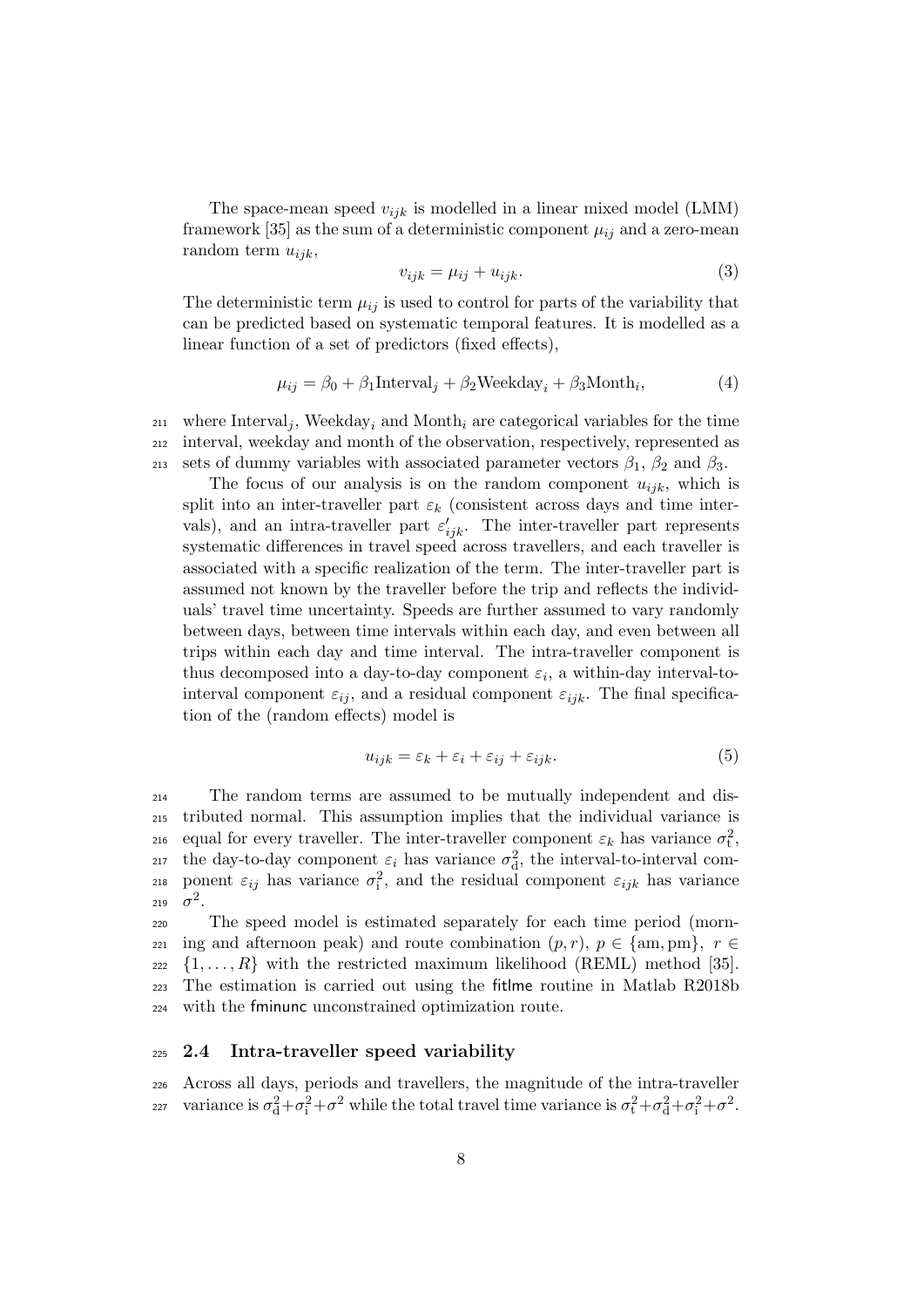<span id="page-8-0"></span><sup>228</sup> We define the relative intra-traveller variance (RIV) as the ratio between <sup>229</sup> the intra-traveller and total variances,

$$
RIV = \frac{\text{Intra-traveller variance}}{\text{Total variance}} = \frac{\sigma_d^2 + \sigma_i^2 + \sigma^2}{\sigma_t^2 + \sigma_d^2 + \sigma_i^2 + \sigma^2}.
$$
 (6)

<sup>230</sup> This ratio, which lies between 0 and 1, captures the degree to which the <sup>231</sup> total speed variability across all trips represents the travellers' uncertainty.

Rehashing of vehicle IDs implies that some of the intra-traveller variability is incorrectly attributed to inter-traveller variability. This means in turn that the relative intra-traveller variance is underestimated. However, the influence of route and time period characteristics can be assessed qualitatively. For this purpose a linear regression model is estimated,

<span id="page-8-1"></span>
$$
RIV_{pr} = \gamma_0 + \gamma_1 \text{Direction}_r + \gamma_2 \text{Region}_r + \gamma_3 \text{Roadtype}_r
$$

$$
+ \gamma_4 \text{Period}_p + \gamma_5 \text{Direction}_r \cdot \text{Period}_p + \gamma_6 \text{Congestion}_{pr} + \omega_{pr}, \qquad (7)
$$

$$
p \in \{\text{am}, \text{pm}\}, r \in \{1, ..., R\}
$$

232 The parameters  $\gamma_0, \ldots, \gamma_6$  are to be estimated. The error terms  $\omega_{pr}$  are i.i.d. 233 Normal. In addition to the previously introduced variables, Congestion<sub>pr</sub> is defined as the ratio between the route space-mean speed during off-peak 235 hours (measured on Sundays  $8-9$  am) and during period p, shown in Table [2.](#page-9-0) The value 1 corresponds to the same speed as during off-peak while higher numbers indicate higher congestion. As can be seen, some routes even display higher speeds during peak hours than off-peak hours, which could be due to more aggressive driving behaviour.

## <sup>240</sup> 3 Results and Discussion

<sup>241</sup> This section presents results from the analysis of traveller recurrence and <sup>242</sup> the relative intra-traveller speed variance in Stockholm.

### <sup>243</sup> 3.1 Day-to-day traveller route recurrence

 Figure [2](#page-10-0) shows the distribution of number of trips per vehicle ID and per route across all 26 routes during the analysis period. Blue and red bars indicate the morning and afternoon peak hours, respectively. Around one third of all observed trips are generated by vehicles whose ID appear only once on the same route during the analysis period. Thus, around two thirds of the trips are generated by vehicles who are observed at least twice on the same route. The average number of trips per ID is 2.22 in the morning peak and 2.05 in the afternoon peak, which corresponds to average recurrence 0.0391 and 0.0355, respectively. The lower recurrence in the afternoon could reflect more varied travel habits compared to the morning.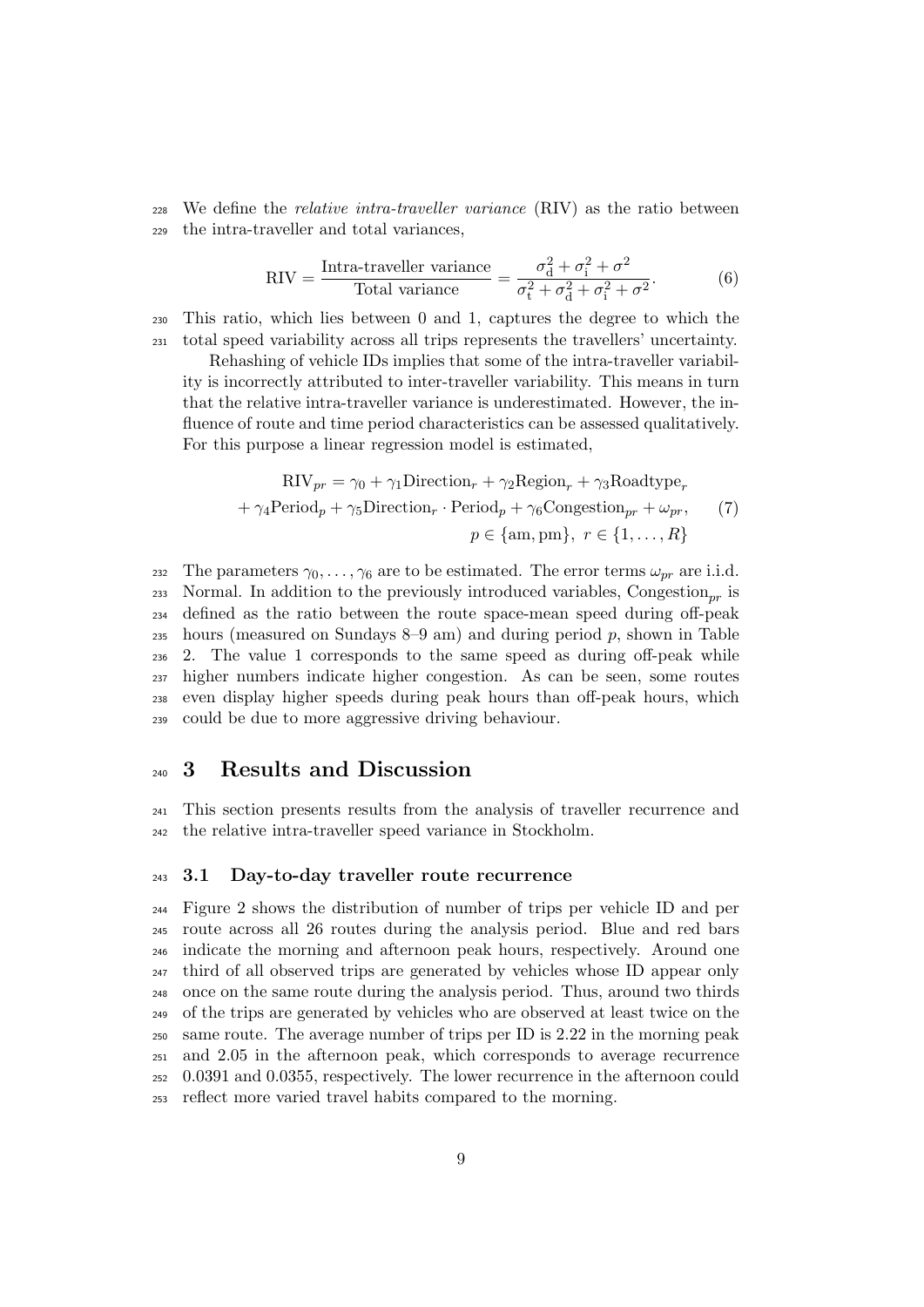| Route          |            | $\mathrm{AM}$ |            | PM         |            |            |  |  |
|----------------|------------|---------------|------------|------------|------------|------------|--|--|
|                | Num. trips | Recurrence    | Congestion | Num. trips | Recurrence | Congestion |  |  |
| $\mathbf{1}$   | 46710      | 0.0366        | 0.9962     | 67038      | 0.0355     | 1.1893     |  |  |
| $\overline{2}$ | 44320      | 0.0380        | 0.9999     | 60825      | 0.0359     | 1.2068     |  |  |
| 3              | 43348      | 0.0380        | 1.0019     | 57008      | 0.0362     | 1.1672     |  |  |
| $\overline{4}$ | 10252      | 0.0359        | 1.0437     | 11361      | 0.0468     | 0.9373     |  |  |
| $\overline{5}$ | 54858      | 0.0385        | 1.4135     | 51720      | 0.0310     | 1.0375     |  |  |
| $\overline{6}$ | 46556      | 0.0386        | 1.0361     | 51228      | 0.0322     | 1.0477     |  |  |
| $\overline{7}$ | 40889      | 0.0382        | 1.0358     | 48866      | 0.0320     | 1.0570     |  |  |
| 8              | 10807      | 0.0403        | 1.1305     | 15198      | 0.0387     | 1.0834     |  |  |
| $\overline{9}$ | 14750      | 0.0367        | 1.0540     | 17639      | 0.0392     | 1.0173     |  |  |
| $10\,$         | 11808      | 0.0351        | 1.0512     | 19336      | 0.0343     | 1.1041     |  |  |
| 11             | 22093      | 0.0314        | 1.0052     | 47861      | 0.0399     | 1.3701     |  |  |
| 12             | 35537      | 0.0396        | 1.3324     | 23637      | 0.0309     | 1.0949     |  |  |
| $13\,$         | 19345      | 0.0334        | 1.0012     | 35760      | 0.0401     | 1.2457     |  |  |
| 14             | 38272      | 0.0421        | 1.2249     | 26694      | 0.0329     | 0.8799     |  |  |
| $15\,$         | 26328      | 0.0403        | 1.0992     | 23541      | 0.0337     | 0.9155     |  |  |
| 16             | 25545      | 0.0378        | 1.4603     | 20693      | 0.0300     | 0.8820     |  |  |
| 17             | 25417      | 0.0356        | 1.7851     | 17153      | 0.0280     | 0.8467     |  |  |
| $18\,$         | 27080      | 0.0384        | 1.7403     | 10766      | 0.0245     | 0.8759     |  |  |
| 19             | 15123      | 0.0317        | 0.9970     | 26887      | 0.0331     | 1.5122     |  |  |
| 20             | 15403      | 0.0284        | 1.0069     | 34023      | 0.0348     | 1.1074     |  |  |
| 21             | 3503       | 0.0500        | 0.9936     | 27399      | 0.0352     | 1.1393     |  |  |
| 22             | 25050      | 0.0401        | 1.0154     | 57416      | 0.0466     | 1.7802     |  |  |
| $23\,$         | 19236      | 0.0472        | 1.0204     | 38370      | 0.0448     | 1.1503     |  |  |
| 24             | 25332      | 0.0458        | 1.8027     | 19352      | 0.0353     | 0.8224     |  |  |
| 25             | $53353\,$  | 0.0533        | 1.2636     | 27219      | 0.0367     | 0.9556     |  |  |
| 26             | 25268      | 0.0444        | 1.4114     | 7814       | 0.0355     | 0.8531     |  |  |

<span id="page-9-0"></span>Table 2: Case study route statistics.

 Table [2](#page-9-0) shows the mean recurrence for each route and the morning and afternoon peaks separately. The recurrence ranges from 0.0245 for route 18 in the afternoon to 0.0472 for route 23 in the morning. The linear regression model in equation [\(2\)](#page-5-0) is estimated based on the information in Tables [1](#page-6-0) and [2.](#page-9-0) Estimation results are shown in Table [3.](#page-10-1)

 The intercept represents the recurrence in the baseline case: an arterial route in the north region aligned towards the city center during the morning peak. There is no statistically significant difference between the north and south regions, nor between arterials and motorways. However, there is a significantly lower recurrence in the afternoon than in the morning towards the city (p-value 7.9e-5). Further, an F-test shows that the recurrence is significantly higher out from the city than towards the city in the afternoon (*F*-statistic 11.5, p-value 0.0015). Finally, the recurrence out from the city in the afternoon peak is not significantly different from towards the city in 268 the morning peak (*F*-statistic 0.600, p-value 0.443). The  $R^2$  of the model is 0.33, which indicates that a large portion of the variation in recurrence is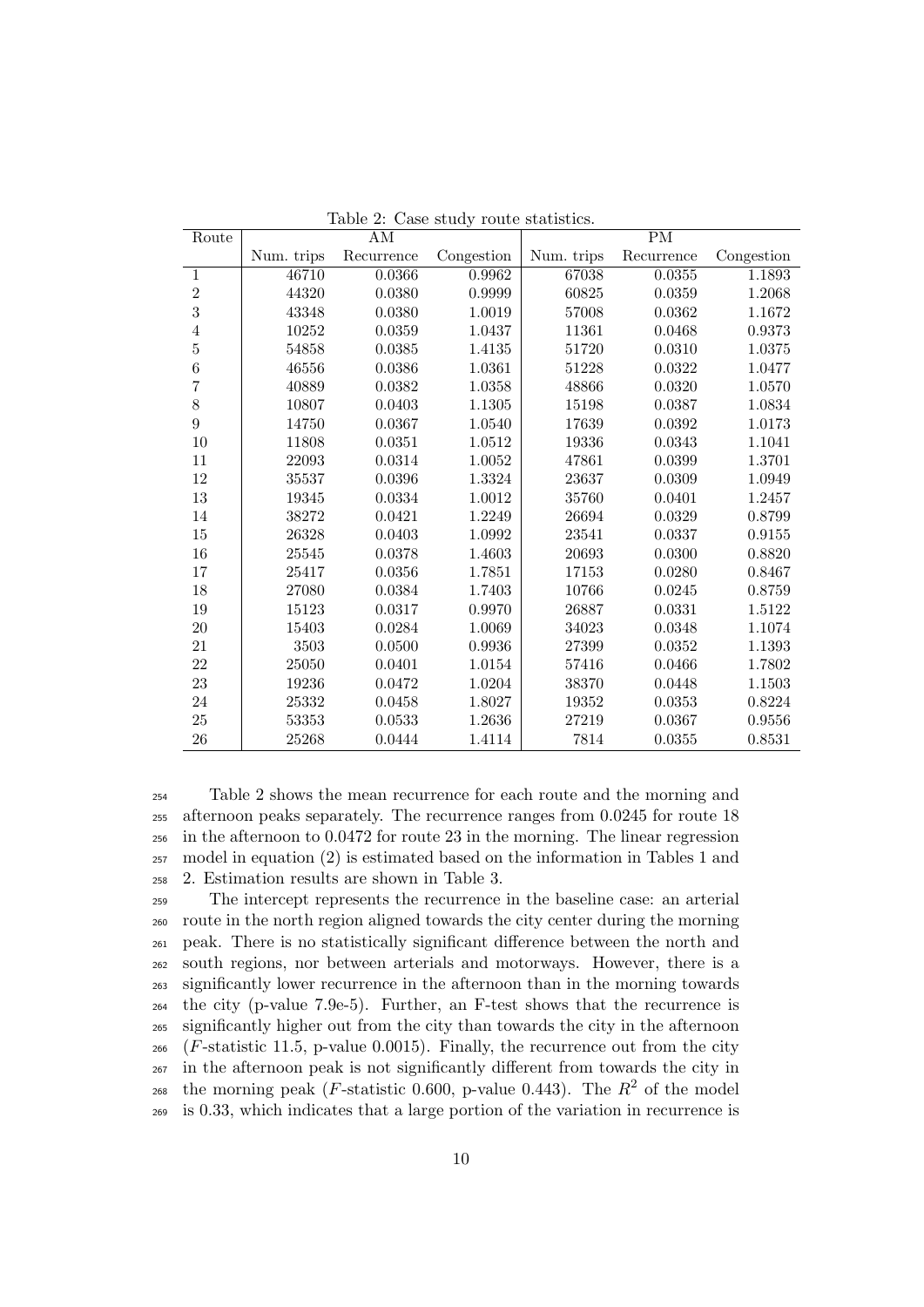

<span id="page-10-0"></span>Figure 2: Distributions of number of trips per route per vehicle ID during the morning and afternoon peak hours.

| Table 3: Estimation results for traveller recurrence model. |            |         |            |
|-------------------------------------------------------------|------------|---------|------------|
| Parameter                                                   | Est.       | SE      | p-value    |
| Intercept                                                   | 0.0428     | 0.00236 | 1.48e-22   |
| Direction out                                               | $-0.00323$ | 0.00193 | 0.102      |
| Region south                                                | $-0.00223$ | 0.00176 | 0.211      |
| Roadtype motorway                                           | $-0.00149$ | 0.00183 | 0.419      |
| PM peak                                                     | $-0.00803$ | 0.00185 | $7.92e-05$ |
| Direction out & PM peak                                     | 0.00976    | 0.00273 | 0.000830   |
| Number of observations                                      | 52         |         |            |
| $R^2$                                                       | 0.328      |         |            |
| <i>F</i> -statistic vs. constant model                      | 4.5        |         | 0.00202    |

<span id="page-10-1"></span>Table 3: Estimation results for traveller recurrence model.

<sup>270</sup> not explained by the included factors. The rehashing of device IDs could be <sup>271</sup> a partial explanation.

 All in all, the results show that a relatively small part of the traffic flow on urban routes consists of recurring travellers, although the rehashing of vehicle IDs biases the estimated number of trips per traveller downwards. The recurrence is higher towards the city in the morning peak and out from the city in the afternoon peak compared to other situations. This is in line with expectations that commute trips tend to be regular and follow these directions.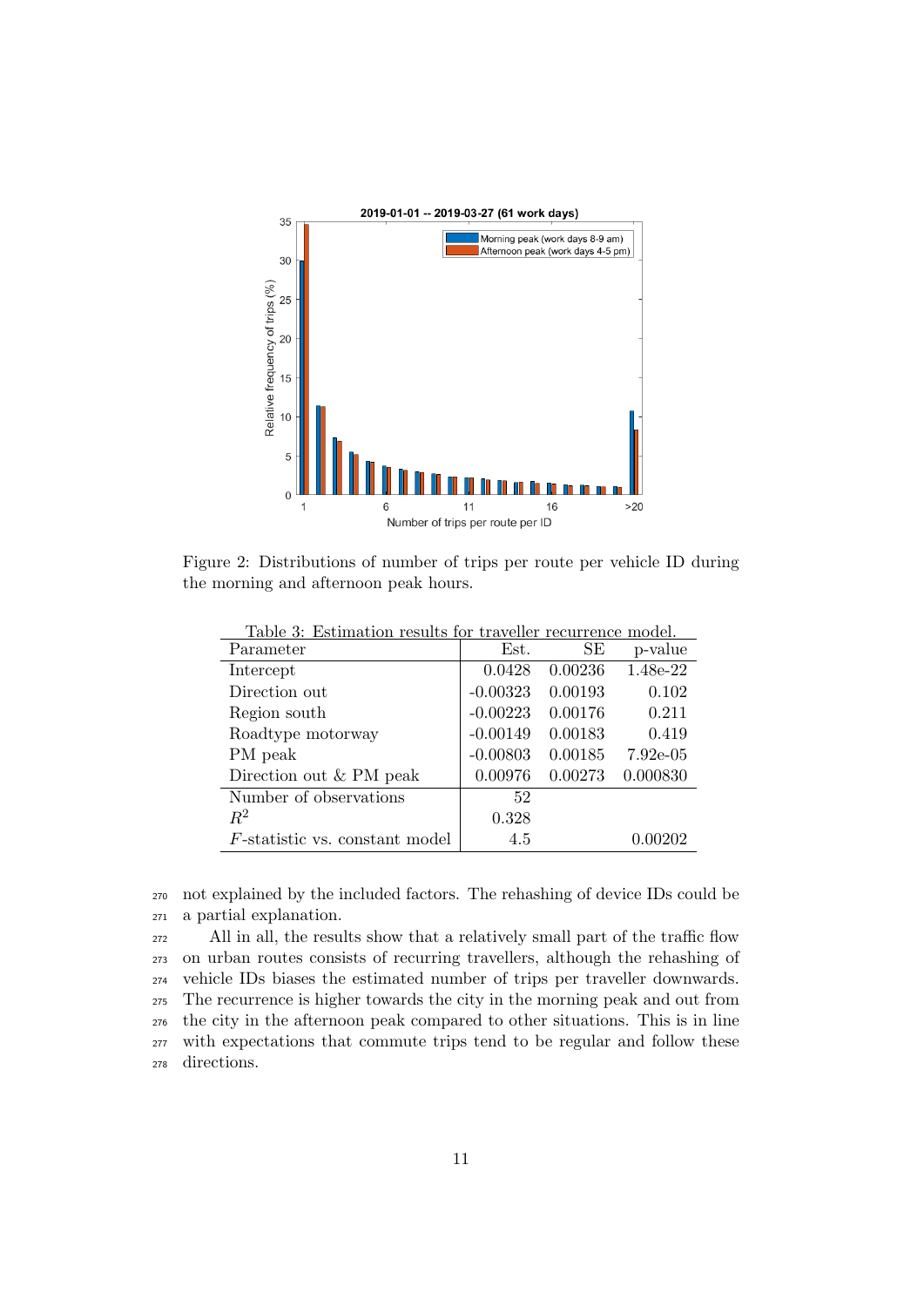

Speed (km/h)

<span id="page-11-0"></span>Figure 3: Space-mean speed distributions on case study routes.

## 3.2 Inter and intra-traveller speed variability

 Figure [3](#page-11-0) shows the observed space-mean speed distributions for all 26 routes and the morning and afternoon peaks separately, encapsulating both the inter-traveller and the intra-traveller variability. For each histogram the number of bins is selected based on Sturges' rule. Many routes show dis- tinctly different speed distributions in the morning and the afternoon peaks, which indicates a clear difference in directionality of the traffic between the two periods. With a few exceptions such as routes 13 and 14, most such routes are on motorways. Some routes display bimodal distributions which suggests that traffic conditions vary between congested and uncongested.

 The speed model in Section [2.3](#page-6-1) is estimated separately for each route 290 and time period combination. Table [4](#page-12-0) shows the  $R^2$  coefficient, the speed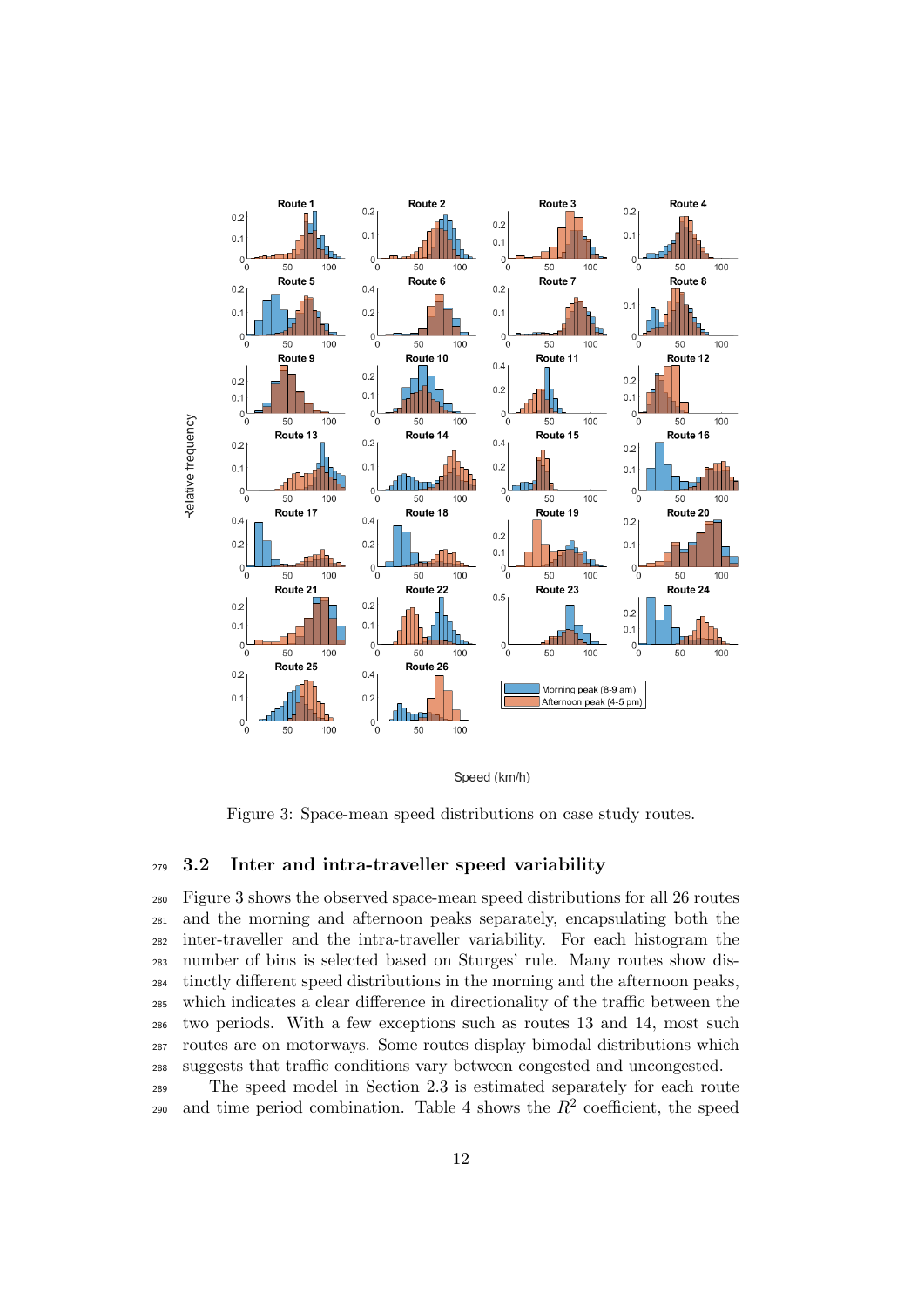| Route          | ΑM             |                    |              |              |            | PМ         |                |                    |              |              |            |            |
|----------------|----------------|--------------------|--------------|--------------|------------|------------|----------------|--------------------|--------------|--------------|------------|------------|
|                | $\mathbb{R}^2$ | $\sigma_{\rm t}^2$ | $\sigma_d^2$ | $\sigma_i^2$ | $\sigma^2$ | <b>RIV</b> | $\mathbb{R}^2$ | $\sigma_{\rm t}^2$ | $\sigma_d^2$ | $\sigma_i^2$ | $\sigma^2$ | <b>RIV</b> |
| $\mathbf{1}$   | 0.52           | 62.11              | 2.99         | 1.02         | 61.06      | 0.51       | 0.80           | 32.54              | 138.99       | 63.94        | 71.67      | 0.87       |
| 2              | 0.70           | 59.52              | $30.60\,$    | 10.51        | 50.62      | 0.61       | 0.80           | 29.90              | 102.59       | 61.07        | 59.75      | 0.84       |
| $\overline{3}$ | 0.67           | 111.84             | 4.78         | 1.54         | 64.38      | 0.39       | 0.77           | 51.62              | 122.87       | 52.72        | 83.95      | 0.80       |
| 4              | 0.75           | 41.36              | 82.10        | 27.10        | 73.19      | 0.82       | 0.38           | 22.72              | 22.75        | 10.21        | 83.70      | $0.82\,$   |
| $\overline{5}$ | 0.87           | 30.88              | 378.89       | 91.86        | 91.47      | 0.95       | 0.66           | 52.78              | 36.46        | 30.87        | 74.42      | 0.68       |
| $\overline{6}$ | 0.83           | 51.50              | 211.54       | 35.48        | 63.20      | 0.86       | 0.75           | 38.82              | 71.13        | 8.13         | 47.28      | 0.75       |
| 7              | 0.78           | 77.86              | 165.87       | 65.28        | 106.61     | 0.81       | 0.76           | 71.36              | 104.14       | 30.81        | 78.55      | 0.72       |
| $8\,$          | 0.78           | 30.79              | 119.75       | 70.44        | 84.50      | 0.90       | 0.59           | 24.33              | 66.16        | 25.87        | 82.34      | $0.86\,$   |
| 9              | 0.59           | 93.90              | 13.03        | 5.16         | 90.48      | 0.54       | 0.38           | 80.59              | 6.71         | 4.19         | 123.92     | 0.62       |
| 10             | 0.52           | 103.99             | 5.55         | $3.54\,$     | 114.93     | 0.54       | 0.56           | 88.97              | 16.99        | 10.76        | 97.97      | $0.56\,$   |
| 11             | 0.63           | 20.40              | 1.92         | 0.71         | 16.53      | 0.48       | 0.79           | 10.61              | 32.94        | 13.19        | 20.70      | $0.83\,$   |
| 12             | 0.82           | 19.08              | 43.82        | 19.13        | 21.38      | 0.82       | 0.76           | 19.53              | $20.98\,$    | 33.41        | 34.79      | 0.74       |
| $13\,$         | 0.49           | 96.25              | 1.98         | 1.24         | 99.06      | 0.52       | 0.74           | 41.70              | 109.51       | 60.16        | 104.66     | $0.84\,$   |
| 14             | 0.83           | 32.13              | 365.55       | 166.89       | 163.43     | 0.96       | 0.54           | 71.65              | 25.28        | 23.77        | 103.95     | 0.64       |
| 15             | 0.88           | $9.13\,$           | $57.03\,$    | 21.78        | 17.88      | 0.91       | 0.64           | 11.83              | $2.67\,$     | $0.20\,$     | 10.76      | $0.53\,$   |
| 16             | 0.93           | 35.05              | 393.68       | 257.58       | 97.50      | 0.96       | 0.61           | 99.37              | 17.66        | 1.97         | 87.42      | $0.51\,$   |
| 17             | 0.90           | 12.95              | 355.47       | 239.64       | 115.67     | 0.98       | 0.49           | 177.75             | 9.89         | 2.07         | 180.50     | $0.52\,$   |
| 18             | 0.88           | 13.87              | 127.74       | 110.70       | 48.74      | 0.95       | 0.66           | 135.31             | 6.60         | 1.72         | 98.42      | 0.44       |
| 19             | 0.62           | 108.56             | 2.86         | 2.55         | 87.01      | 0.46       | 0.85           | 40.85              | 170.29       | 66.85        | 76.16      | 0.86       |
| 20             | 0.49           | $205.75\,$         | $2.39\,$     | 1.70         | 229.69     | 0.53       | 0.61           | 148.29             | 109.10       | 51.88        | 229.65     | 0.70       |
| 21             | 0.76           | 143.27             | 0.49         | 1.67         | 75.52      | 0.35       | 0.82           | 62.64              | 232.32       | 44.39        | 95.69      | 0.84       |
| 22             | 0.54           | 66.34              | 5.18         | 1.11         | 63.65      | 0.51       | 0.78           | 6.95               | 160.91       | 18.50        | 48.29      | 0.97       |
| 23             | 0.62           | $80.36\,$          | 5.33         | 0.95         | 57.02      | 0.44       | 0.85           | 80.67              | 27.20        | 4.01         | 30.95      | $0.42\,$   |
| $24\,$         | 0.86           | 45.90              | 270.87       | 95.95        | 77.34      | 0.91       | 0.65           | 68.76              | 5.57         | $7.31\,$     | 60.05      | 0.49       |
| $25\,$         | 0.76           | 18.81              | 130.15       | 46.08        | 60.93      | 0.93       | 0.55           | 59.07              | 6.80         | 2.70         | 62.08      | 0.54       |
| 26             | 0.89           | 12.73              | 185.34       | 52.29        | 44.36      | 0.96       | 0.69           | 62.81              | 5.13         | 1.04         | 47.28      | 0.45       |

<span id="page-12-0"></span>Table 4: Speed variance components  $(km^2/h^2)$  and relative intra-traveller variance.

 variance components and the relative intra-traveller variance (RIV) accord- ing to [\(6\)](#page-8-0). Some patterns can be observed from the results. For example, <sup>293</sup> routes 14–18 have lower inter-traveller variance  $\sigma_t^2$  than intra-traveller vari-294 ance components  $(\sigma_d^2, \sigma_d^2 \text{ and } \sigma^2)$  in the morning period but higher inter- traveller variance in the afternoon period. For routes 19–23 the opposite pattern holds. Table [1](#page-6-0) shows that the former group are aligned towards the city center while the latter go out from the city center. Thus, there appears to be systematic variations in the nature of speed variability depending on the direction of the route and time period.

 The RIV values range from 0.35 for route 21 in the morning to 0.98 for route 17 in the morning, with average values 0.71 in the morning peak and 0.69 in the afternoon peak. The differences in variance decomposition among the routes observed above is also manifested in the RIV values, which are higher when the intra-traveller variance components are larger and vice versa.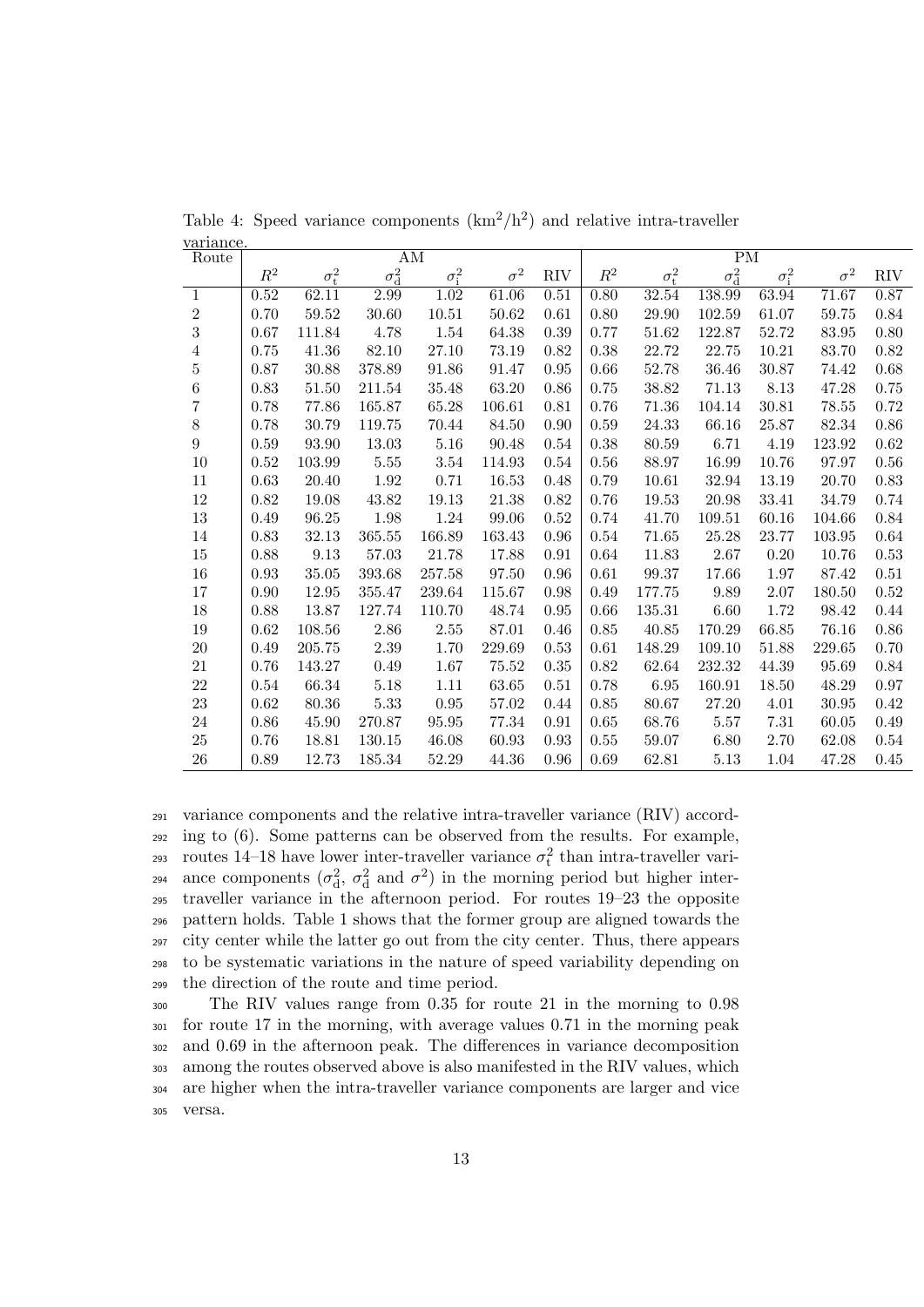| Parameter                  | Model 1  |        |            | Model 2  |        |             |  |
|----------------------------|----------|--------|------------|----------|--------|-------------|--|
|                            | Est.     | SЕ     | p-value    | Est.     | SE     | p-value     |  |
| Intercept                  | 0.837    | 0.0602 | $4.42e-18$ | 0.284    | 0.125  | 0.0275      |  |
| Direction out              | $-0.376$ | 0.0491 | $9.62e-10$ | $-0.245$ | 0.0486 | $7.90e-06$  |  |
| Region south               | 0.0680   | 0.0448 | 0.136      | 0.108    | 0.0377 | 0.00635     |  |
| Roadtype motorway          | 0.0190   | 0.0466 | 0.685      | 0.0141   | 0.0382 | 0.713       |  |
| PM peak                    | $-0.285$ | 0.0472 | $2.54e-7$  | $-0.134$ | 0.0498 | 0.0101      |  |
| Direction out & PM peak    | 0.556    | 0.0695 | $2.93e-10$ | 0.316    | 0.0756 | 0.000135    |  |
| Congestion                 |          |        |            | 0.397    | 0.0822 | $1.613e-05$ |  |
| Number of observations     | 52       |        |            | 52       |        |             |  |
| $R^2$                      | 0.621    |        |            | 0.750    |        |             |  |
| F-stat. vs. constant model | 15.1     |        | 9.47e-9    | 22.5     |        | $4.65e-12$  |  |

<span id="page-13-0"></span>Table 5: Estimation results for relative intra-traveller variance model.

 To assess the influence of route characteristics and time periods, the linear regression model in equation [\(7\)](#page-8-1) is estimated using the independent variables in Tables [1](#page-6-0) and [2.](#page-9-0) Two model versions are estimated, without (Model 1) and with (Model 2) the congestion variable. Estimation results are shown in Table [5.](#page-13-0) In Model 1, there is no statistically significant difference between arterials and motorways. The relative intra-traveller variance in the morning peak is significantly higher towards the city center than out from it (p-value 9.6e-10). Further, the RIV is significantly higher in the morning peak than in the afternoon peak towards the city (p-value 2.5e-7), but significantly higher in the afternoon than in the morning out from the city (F-statistic 28.26, p-value 3.03e-6).

 In Model 2, the relations found for Model 1 above are also present. Further, the level of congestion on the route has a significant positive impact on the relative intra-traveller travel time variance (p-value 1.6e-5). This implies that each driver has less influence on the chosen speed in congested traffic conditions. An F-test for the combined effect of route direction and peak period reveals that the relative intra-traveller variance out from the city in the afternoon peak and towards the city in the morning peak are not significantly different (*F*-statistic 2.34, *p*-value 0.133). Unlike in Model 1 the RIV is significantly higher in the south region than the north, but this result may not be robust.

 An alternative model formulation using the traveller recurrence as ex- planatory variable finds no significant effect of this variable. This indicates that there is no clear link between the average familiarity of the travellers with the variance composition of the route, at least at the aggregate level.

 The analysis reveals that the relative intra-traveller variance varies sys- tematically with route and time period characteristics. Specifically, it tends to be higher in circumstances associated with heavy commuting traffic and congestion. This likely reflects that each driver has less influence on the cho-sen speed in such traffic conditions. Meanwhile, the type of road (motorway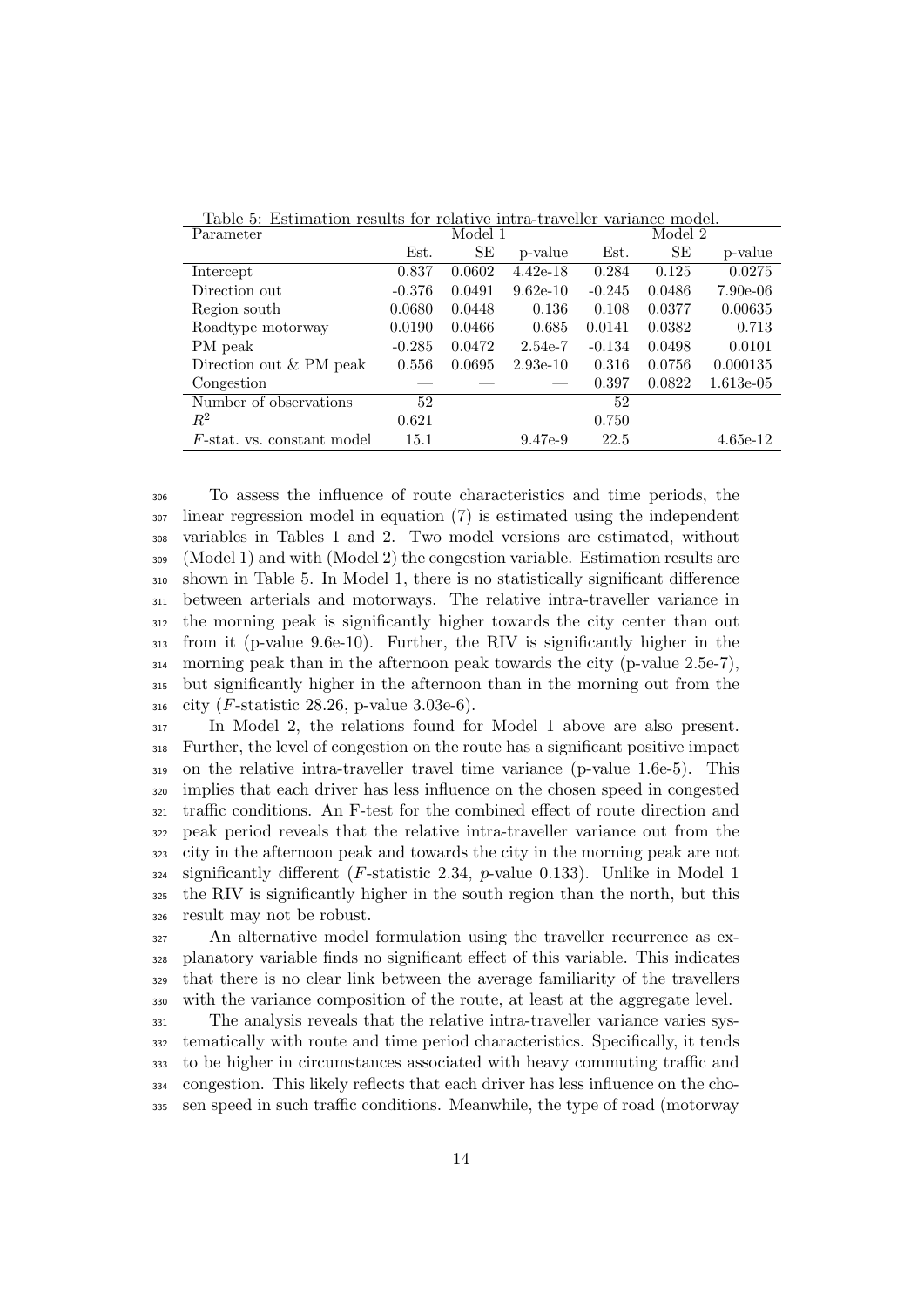or arterial) has no impact, which suggests that the traffic characteristics of the routes are more important for the speed variance composition than the infrastructural characteristics.

# <sub>339</sub> 4 Conclusions

 This paper has investigated to what extent the vehicles traversing a route are recurring travellers depending on attributes such as road type, direction relative to the city center and time of day. Using data from Bluetooth and Wifi sensors over a three-month period, we have found that the average number of trips per vehicle ID is higher towards the city in the morning peak and out from the city in the afternoon, which is consistent with the knowledge that commute trips tend to have the highest regularity across days.

 Motivated by the finding that a non-vanishing share of trips are made by recurrent travellers, the paper has proposed a model of route speed dis- tributions that separates the variability into an inter-traveller component, consistent across days and time intervals, and an intra-traveller component. The intra-traveller component is further split into day-to-day, interval-to- interval and residual variability. Model estimation results show that the rel- ative intra-traveller variance is significantly higher in the commute direction (towards the city in the morning and out from the city in the afternoon) and on routes with high congestion levels. This is consistent with the intuition that more congestion leads to lower flexibility in the speed choice.

 Due to some rehashing of vehicle IDs in the case study data, the pre- cise magnitudes of inter-traveller and intra-traveller variances are difficult to estimate. However, the results indicate that a distinction must be made between the intra-traveller variance, which corresponds to travel time uncer- tainty, and the total variance which is typically used in travel time reliability assessments. The relative magnitudes of the two terms vary systematically with route characteristics (direction and congestion) and time periods. The relations revealed in this paper may be used to estimate the relevant intra- traveller variance based on the total variance and readily available route attributes. Without this correction, the costs associated with travel time variability may be overestimated.

 Further research is needed to assess the generality of the findings in varying settings. The robustness of the results should also be verified by applying the analysis to data that do not suffer from limitations of rehashed vehicle IDs. Other topics for future work include exploring the speed vari- ance model structure and potentially extending the linear mixed model for- mulation proposed here, and extending the time frame of the analysis to incorporate seasonal variations. Finally, an interesting research direction is to investigate the causes for the inter-traveller speed variability and the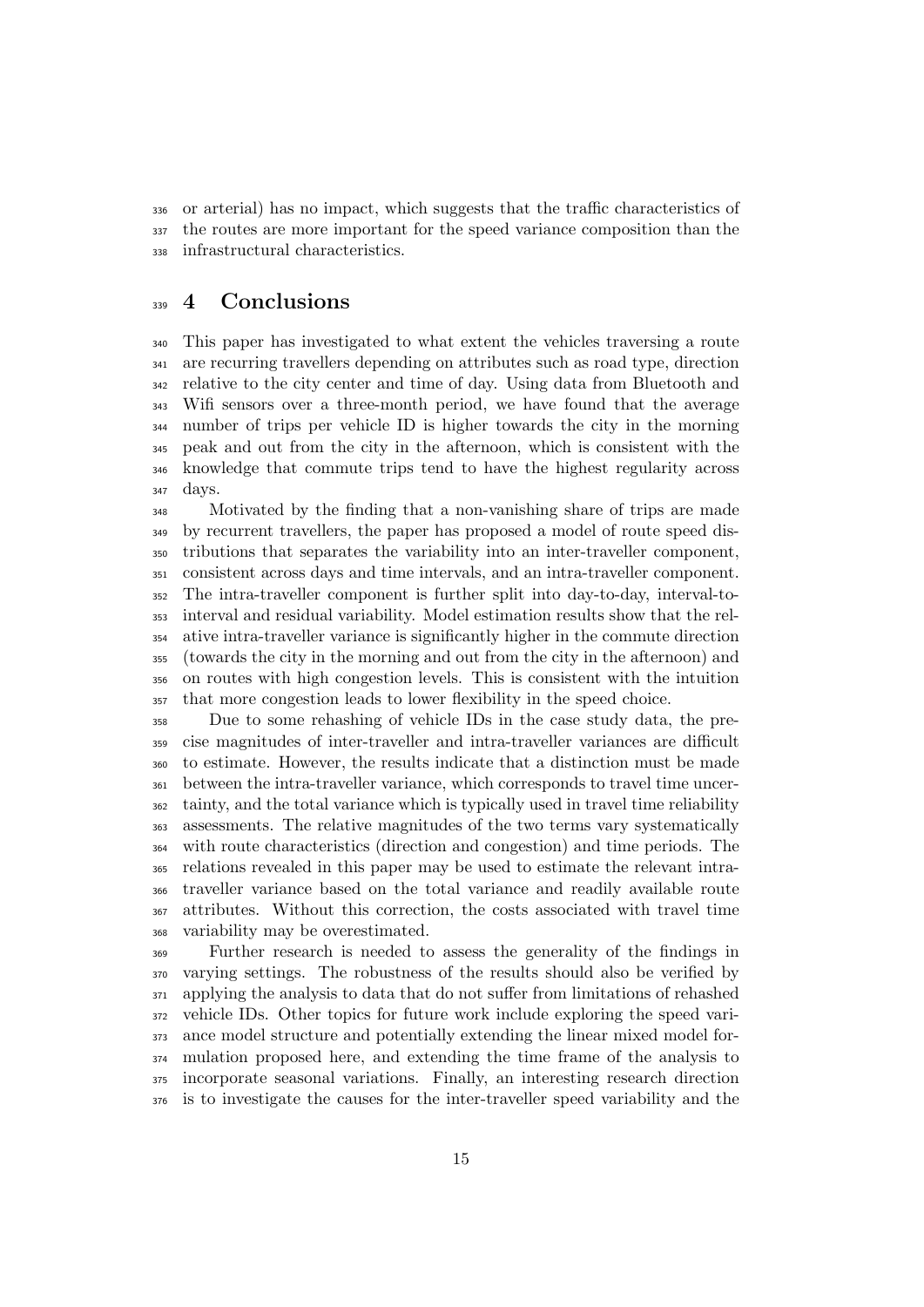relation between frequency of recurrence and speed.

# <sub>378</sub> Data Availability

 The Bluetooth/Wifi travel time data used to support the findings of this study are proprietary of Trafik Stockholm and so cannot be made freely available. Requests for access to these data should be made to the author and are subject to approval by Trafik Stockholm.

## Conflicts of Interest

The author declares no conflict of interest.

# Funding Statement

 This research was funded by the Swedish National Transport Administration under grant no. TRV 2018/16380.

## Acknowledgments

 The authors would like to thank Trafik Stockholm for kindly providing the 390 data used in the study, and Maria Börjesson, Leonid Engelson and Karin Brundell-Freij for valuable comments on the work. The authors also wants to thank two anonymous reviewers for their helpful feedback on an earlier version of the paper.

# References

- <span id="page-15-0"></span> [1] C. Carrion and D. Levinson, "Value of travel time reliability: A review of current evidence," Transportation Research Part A, vol. 46, pp. 720– 741, 2012.
- <span id="page-15-1"></span> [2] G. C. de Jong and M. C. J. Bliemer, "On including travel time reliability <sup>399</sup> of road traffic in appraisal," *Transportation Research Part A*, vol. 73, pp. 80–95, 2012.
- <span id="page-15-2"></span> [3] M. A. P. Taylor, "Travel through time: the story of research on travel <sup>402</sup> time reliability," Transportmetrica B: Transport Dynamics, vol. 1, no. 3, pp. 174–194, 2013.
- <span id="page-15-3"></span> [4] R. B. Noland and K. A. Small, "Travel-time uncertainty, departure time choice, and the cost of morning commutes," Transportation Research Record, vol. 1493, pp. 150–158, 1995.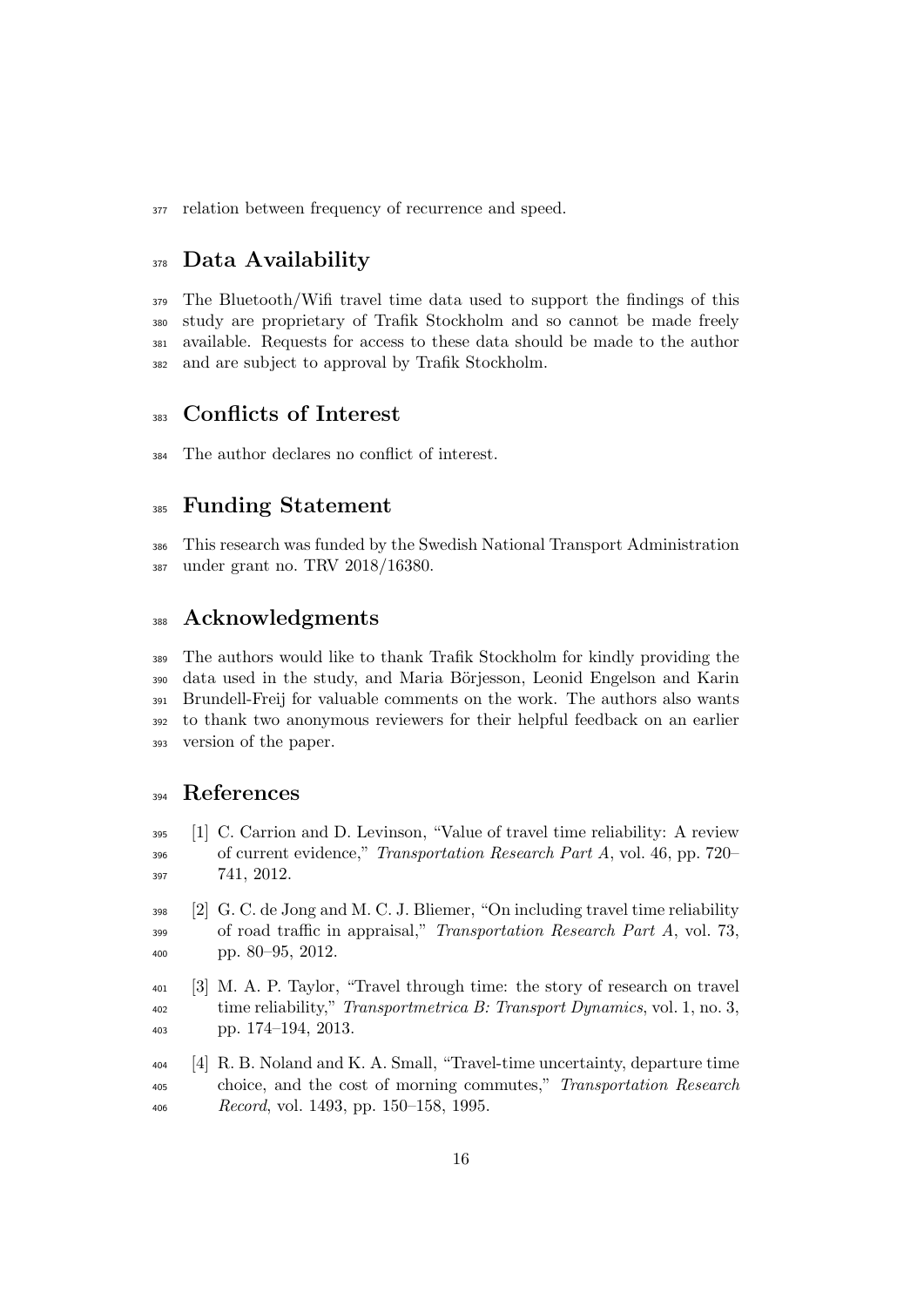- <span id="page-16-0"></span> $_{407}$  [5] M. Fosgerau and A. Karlström, "The value of reliability," Transporta-tion Research Part B, vol. 44, no. 1, pp. 38–49, 2010.
- <span id="page-16-1"></span> [6] M. Fosgerau and L. Engelson, "The value of travel time variance," Transportation Research Part B, vol. 45, no. 1, pp. 1–8, 2011.
- <span id="page-16-2"></span> [7] J. Bates, J. Polak, P. Jones, and A. Cook, "The valuation of reliability for personal travel," Transportation Research Part E, vol. 37, no. 2–3, pp. 191–229, 2001.
- <span id="page-16-3"></span> [8] A. de Palma and N. Picard, "Route choice decision under travel time uncertainty," Transportation Research Part A, vol. 39, no. 4, pp. 295– 324, 2005.
- <span id="page-16-4"></span> [9] N. Y. Tilahun and D. M. Levinson, "A moment of time: Reliability in route choice using stated preference," Journal of Intelligent Trans-portation Systems, vol. 14, no. 3, pp. 179–197, 2010.
- <span id="page-16-5"></span> [10] T. A. Li, Z. and D. A. Hensher, "Embedding risk attitudes in a schedul- ing model: Application to the study of commuting departure time," Transportation Science, vol. 46, no. 2, pp. 170–188, 2012.
- <span id="page-16-6"></span> [11] C. R. Bhat and R. Sardesi, "The impact of stop-making and travel time reliability on commute mode choice," Transportation Research Part B, vol. 40, no. 9, pp. 709–730, 2006.
- <span id="page-16-7"></span> [12] P. C. Devarasetty, M. Burris, and W. Douglass-Shaw, "The value of travel time and reliability- evidence from a stated preference survey and actual usage," Transportation Research A, vol. 46, no. 8, pp. 1227– 1240, 2012.
- <span id="page-16-8"></span> [13] H. Tu, Monitoring Travel Time Reliability on Freeways. PhD thesis, Delft University of Technology, 2009.
- <span id="page-16-9"></span> [14] Y. C. Stogios, A. Brijmohan, H. Mahmassani, J. Kim, Y. Chen, and P. Vovsha, eds., Incorporating Reliability Performance Measures into Operations and Planning Modeling Tools. Washington, DC: The Na-tional Academies Press, 2014.
- <span id="page-16-10"></span> [15] S. Peer, C. Koopmans, and E. Verhoef, "Prediction of travel time variability for cost-benefit analysis," Transportation Research Part A, vol. 46, pp. 79–90, 2012.
- <span id="page-16-11"></span> [16] M. Ramezani and N. Geroliminis, "On the estimation of arterial route travel time distribution with markov chains," Transportation Research Part B, vol. 46, pp. 1576–1590, 2012.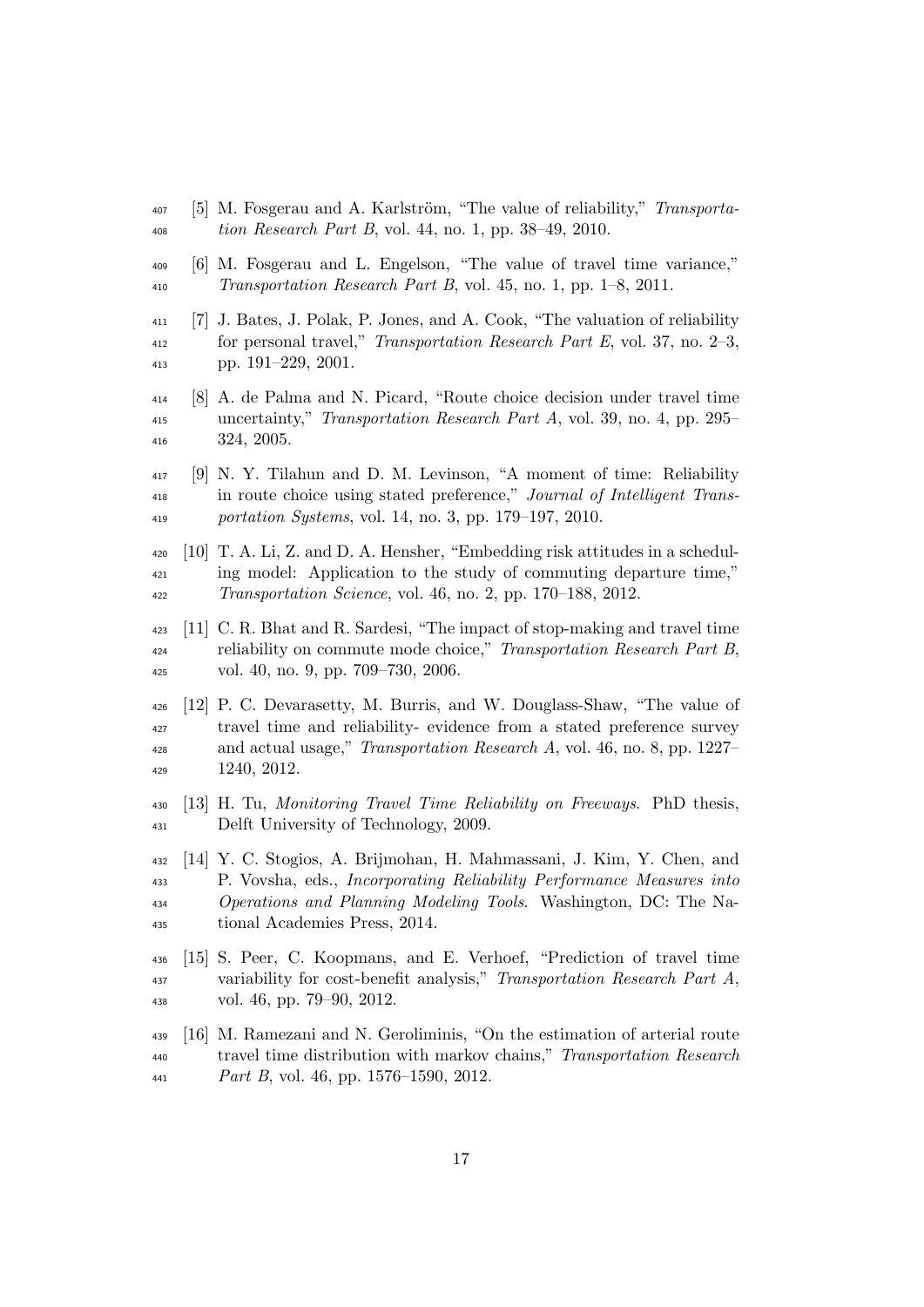- <span id="page-17-0"></span> [17] E. Jenelius and H. N. Koutsopoulos, "Travel time estimation for urban road networks using low frequency probe vehicle data," Transportation Research Part B, vol. 53, pp. 64–81, 2013.
- <span id="page-17-1"></span> [18] Z. Ma, H. N. Koutsopoulos, L. Ferreira, and M. Mesbah, "Estimation of trip travel time distribution using a generalized Markov chain ap-proach," Transportation Research Part C, vol. 74, pp. 1–21, 2017.
- <span id="page-17-2"></span> [19] M. Fosgerau and D. Fukuda, "Valuing travel time variability: character- istics of the travel time distribution on an urban road," Transportation Research Part C, vol. 24, pp. 83–101, 2012.
- <span id="page-17-3"></span> [20] J. Kim and H. S. Mahmassani, "Compound Gamma representation for modeling travel time variability in a traffic network," Transportation Research Part B, vol. 80, pp. 40–63, 2015.
- <span id="page-17-4"></span> [21] A. J. Richardson and M. A. P. Taylor, "Travel time variability on com- muter journeys," High-Speed Ground Transportation, vol. 6, pp. 77–99, 1978.
- <span id="page-17-5"></span> [22] Susilawati, M. A. P. Taylor, and S. V. C. Sekhar, "Distributions of travel time variability on urban roads," Journal of Advanced Transportation, vol. 47, no. 8, pp. 720–736, 2013.
- <span id="page-17-6"></span> [23] F. Guo, H. Rakha, and S. Park, "Multistate model for travel time reliability," Transportation Research Record, vol. 2188, no. 1, pp. 46– 54, 2010.
- <span id="page-17-7"></span> [24] J. Kim and H. S. Mahmassani, "A finite mixture model of vehicle- to-vehicle and day-to-day variability of traffic network travel times," Transportation Research Part C, vol. 46, pp. 83–97, 2014.
- <span id="page-17-8"></span> [25] S. Yang and Y.-J. Wu, "Mixture models for fitting freeway travel time distributions and measuring travel time reliability," Transportation Re-search Record, vol. 2594, no. 1, pp. 95–106, 2016.
- <span id="page-17-9"></span> [26] M. Rahmani, E. Jenelius, and H. N. Koutsopoulos, "Non-parametric estimation of route travel time distributions from low-frequency floating car data," Transportation Research Part C, vol. 58B, pp. 343–362, 2015.
- <span id="page-17-10"></span> [27] J. Kwon, R. Hranac, K. Petty, and N. Compin, "Decomposition of travel time reliability into various sources," Transportation Research Record, vol. 2229, pp. 28–33, 2011.
- <span id="page-17-11"></span> [28] R. B. Noland and J. W. Polak, "Travel time variability: A review of theoretical and empirical issues," Transport Reviews, vol. 22, no. 1, pp. 39–54, 2002.